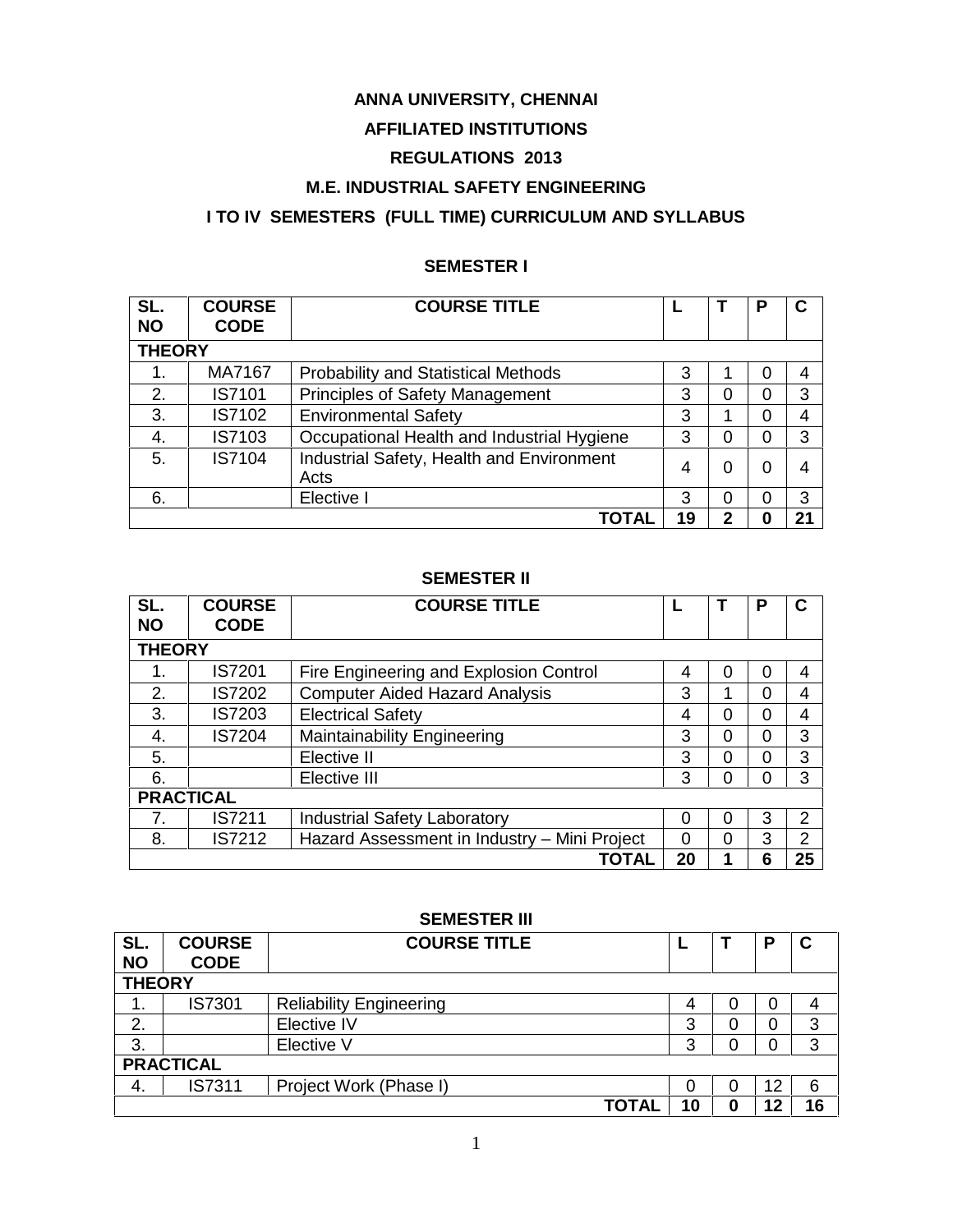#### **SEMESTER IV**

| SL.<br><b>NO</b> | <b>COURSE</b><br><b>CODE</b> | <b>COURSE TITLE</b>     |   |   | D  | ◠<br>v |  |  |
|------------------|------------------------------|-------------------------|---|---|----|--------|--|--|
|                  | <b>PRACTICAL</b>             |                         |   |   |    |        |  |  |
| . .              | <b>IS7411</b>                | Project Work (Phase II) |   | ∩ | 24 | 10     |  |  |
|                  |                              | <b>TOTAL</b>            | Λ |   | 2Δ | 12     |  |  |

#### **TOTAL CREDITS TO BE EARNED FOR THE AWARD OF THE DEGREE = 74**

### **LIST OF ELECTIVES FOR M.E. INDUSTRIAL SAFETY ENGINEERING SEMESTER I (Elective I)**

| SL.<br><b>NO</b> | <b>COURSE</b><br><b>CODE</b> | <b>COURSE TITLE</b>                              |   |   |   | C |
|------------------|------------------------------|--------------------------------------------------|---|---|---|---|
|                  | <b>IS7001</b>                | <b>Quality Engineering in Production Systems</b> | 3 | 0 | 0 | 3 |
| 2.               | <b>IS7002</b>                | Artificial Intelligence and Expert systems       | 3 | 0 | 0 | 3 |
| 3.               | <b>IS7003</b>                | Work Study and Ergonomics                        | 3 | 0 | 0 | 3 |
| 4.               | <b>IS7004</b>                | Dock Safety                                      | 3 | 0 | 0 | 3 |
| 5.               | <b>IS7005</b>                | Safety in Construction                           | 3 | 0 | 0 | 3 |

#### **SEMESTER II (Elective II & III)**

| SL.<br><b>NO</b> | <b>COURSE</b><br><b>CODE</b> | <b>COURSE TITLE</b>                   |   |   | D        | C |
|------------------|------------------------------|---------------------------------------|---|---|----------|---|
| 1.               | <b>IS7006</b>                | <b>Transport Safety</b>               | 3 | 0 | $\Omega$ | 3 |
| 2.               | <b>IS7007</b>                | Fireworks safety                      | 3 | 0 | 0        | 3 |
| 3.               | <b>IS7008</b>                | Safety in Powder Handling             | 3 | 0 | 0        | 3 |
| 4.               | <b>IS7009</b>                | <b>Nuclear Engineering and Safety</b> | 3 | 0 | 0        | 3 |
| 5.               | IS7010                       | Safety in Textile Industry            | 3 | 0 | 0        | 3 |
| 6.               | IS7011                       | Safety in Mines                       | 3 | 0 | 0        | 3 |

### **SEMESTER III (Elective IV & V)**

| SL.<br><b>NO</b> | <b>COURSE</b><br><b>CODE</b> | <b>COURSE TITLE</b>                        |   |   | Р | C |
|------------------|------------------------------|--------------------------------------------|---|---|---|---|
| 1.               | IS7012                       | Safety in Engineering Industry             | 3 | 0 | 0 | 3 |
| 2.               | IS7013                       | <b>Plant Layout and Materials Handling</b> | 3 | 0 | 0 | 3 |
| 3.               | <b>IS7014</b>                | Disaster Management                        | 3 | 0 | 0 | 3 |
| 4.               | IS7015                       | OHSAS 18000 and ISO 14000                  | 3 | 0 | 0 | 3 |
| 5.               | IS7016                       | Human Factors in Engineering               | 3 | 0 | 0 | 3 |
| 6.               | IS7017                       | Safety in Chemical Industries              | 3 | 0 | 0 | 3 |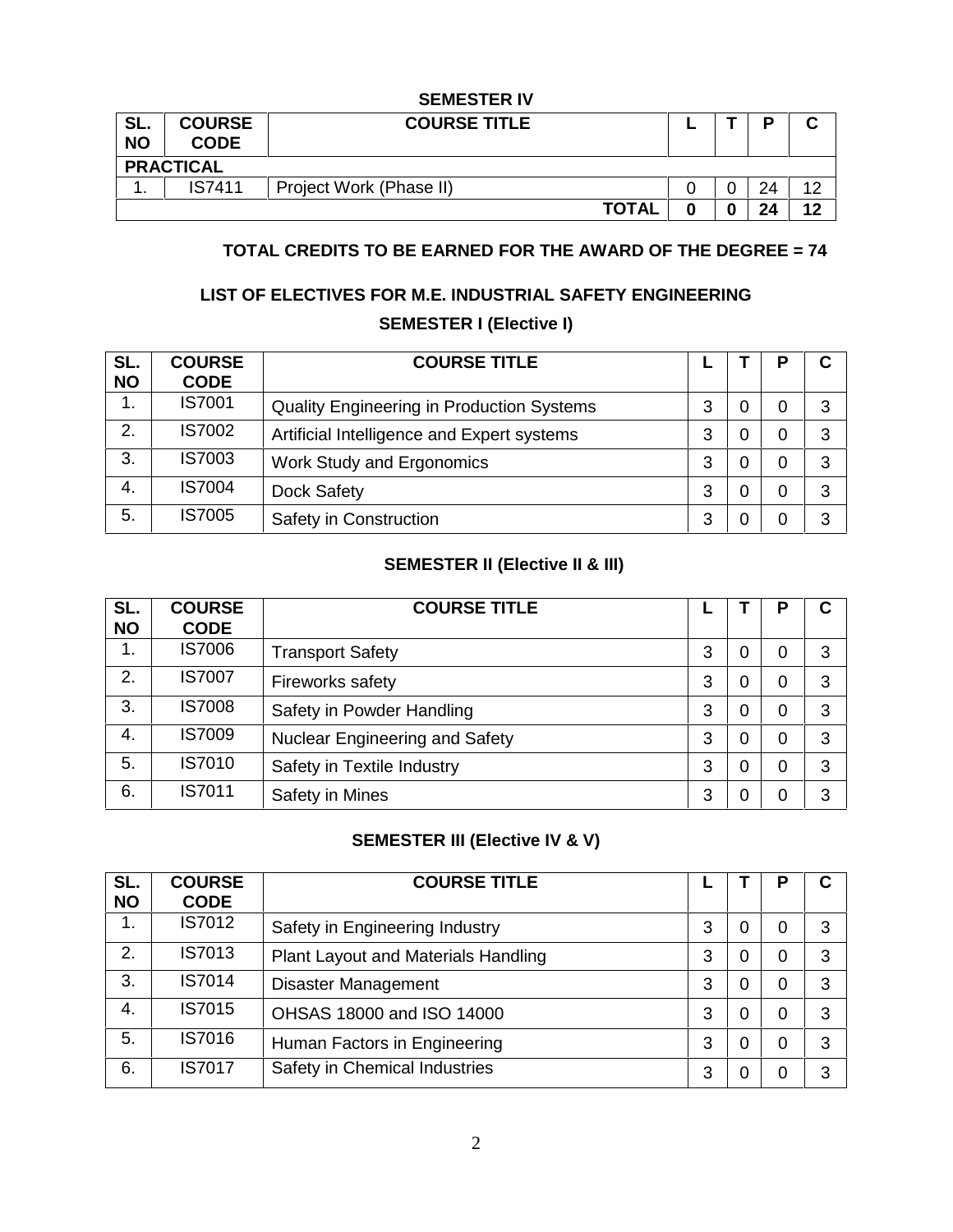#### **MA7167 PROBABILITY AND STATISTICAL METHODS L T P C**

### **UNIT I PROBABILITY AND RANDOM VARIABLE 9**

Probability – Random variables – Moments – Moment generating function – Standard distributions – Functions of random variables – Two-dimensional R.Vs – Correlation and Regression.

### **UNIT II ESTIMATION THEORY 9**

Principle of least squares – Regression – Multiple and Partial correlations – Estimation of Parameters – Maximum likelihood estimates – Method of moments.

### **UNIT III TESTING OF HYPOTHESIS 9**

Sampling distributions – Test based on Normal, t-distribution, chi-square, and F-distributions – Analysis of variance – One-way and two way classifications.

### **UNIT VI DESIGN OF EXPERIMENTS 9**

Completely Randomized Design – Randomized Block Design – Latin Square Design – 2 Factorial Design.

### **UNIT V TIME SERIES 9**

Characteristics and Representation – Moving averages – Exponential smoothing – Auto Regressive Processes.

#### **REFERENCES**

- 1. Freund John, E and Miller, Irvin, "Probability and Statistics for Engineering", 5<sup>th</sup> Edition, Prentice Hall, 1994.
- 2. Jay, L.Devore, "Probability and Statistics for Engineering and Sciences", Brooks Cole Publishing Company, Monterey, California, 1982.
- 3. Montgomery D.C and Johnson, L.A, "Forecasting and Time series", McGraw Hill.
- 4. Anderson, O.D, "Time series Analysis: Theory and Practice", I.North-Holland, Amsterdam, 1982.
- 5. Gupta, S.C and Kapoor, V.K., "Fundamentals of Mathematical Statistics", Sultan Chand and Sons, New Delhi, 1999.

### **IS7101 PRINCIPLES OF SAFETY MANAGEMENT L T P C**

**UNIT I CONCEPTS AND TECHNIQUES 10**

History of Safety movement –Evolution of modern safety concept- general concepts of management – planning for safety for optimization of productivity -productivity, quality and safety-line and staff functions for safety-budgeting for safety-safety policy.

Incident Recall Technique (IRT), disaster control, job safety analysis, safety survey, safety inspection, safety sampling, evaluation of performance of supervisors on safety.

#### **UNIT II SAFETY AUDIT - INTRODUCTION 10**

Components of safety audit, types of audit, audit methodology, non conformity reporting (NCR), audit checklist and report – review of inspection, remarks by government agencies, consultants, experts – perusal of accident and safety records, formats – implementation of audit indication - liaison with departments to ensure co-ordination – check list – identification of unsafe acts of workers and unsafe conditions in the shop floor.

#### **UNIT III ACCIDENT INVESTIGATION AND REPORTING 10**

Concept of an accident, reportable and non reportable accidents, reporting to statutory authorities – principles of accident prevention – accident investigation and analysis – records for accidents,

#### **T = 15, TOTAL: 60 PERIODS**

**3 0 0 3**

## **3 1 0 4**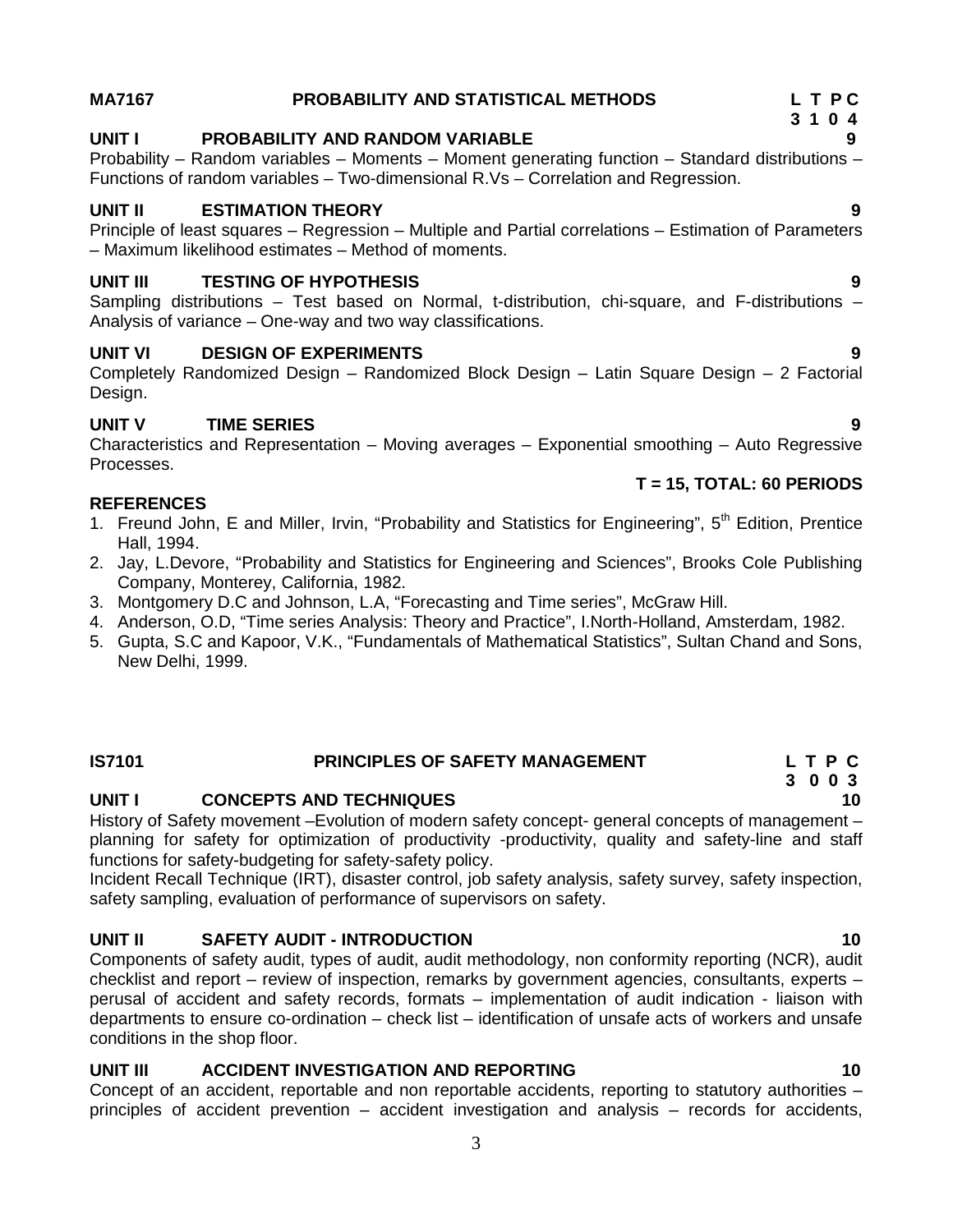departmental accident reports, documentation of accidents – unsafe act and condition – domino sequence – supervisory role – role of safety committee –cost of accident.

#### **UNIT IV SAFETY PERFORMANCE MONITORING 8**

ANSI (Z16.1) Recommended practices for compiling and measuring work injury experience – permanent total disabilities, permanent partial disabilities, temporary total disabilities - Calculation of accident indices, frequency rate, severity rate, frequency severity incidence, incident rate, accident rate, safety "t" score, safety activity rate – problems.

#### **UNIT V SAFETY EDUCATION AND TRAINING 7**

Importance of training-identification of training needs-training methods – programmes, seminars, conferences, competitions – method of promoting safe practice - motivation – communication - role of government agencies and private consulting agencies in safety training – creating awareness, awards, celebrations, safety posters, safety displays, safety pledge, safety incentive scheme, safety campaign – Domestic Safety and Training.

#### **TEXT BOOKS:**

- 1. Heinrich H.W. "Industrial Accident Prevention" McGraw-Hill Company, New York, 1980.
- 2. Krishnan N.V. "Safety Management in Industry" Jaico Publishing House, Bombay,1997.
- 3. Lees, F.P., "Loss Prevention in Process Industries" Butterworth publications, London, 2<sup>nd</sup> edition, 1990.
- 4. John Ridley, "Safety at Work", Butterworth and Co., London, 1983.

#### **REFERENCES**

- 1. Dan Petersen, "Techniques of Safety Management", McGraw-Hill Company, Tokyo, 1981.
- 2. Relevant India Acts and Rules, Government of India.
- 3. Relevant Indian Standards and Specifications, BIS, New Delhi.
- 4. Blake R.B., "Industrial Safety" Prentice Hall, Inc., New Jersey, 1973.
- 5. "Safety and Good House Keeping", N.P.C., New Delhi, 1985.
- 6. "Accident Prevention Manual for Industrial Operations", N.S.C.Chicago, 1982.
- 7. Journal by Insurance company surveyors and loss assessors Mumbai published by Insurance companies.

#### **IS7102 ENVIRONMENTAL SAFETY L T P C**

#### **UNIT I AIR POLLUTION 10**

Classification and properties of air pollutants – Pollution sources – Effects of air pollutants on human beings, Animals, Plants and Materials - automobile pollution-hazards of air pollution-concept of clean coal combustion technology - ultra violet radiation, infrared radiation, radiation from sun-hazards due to depletion of ozone - deforestation-ozone holes-automobile exhausts-chemical factory stack emissions-CFC.

#### **UNIT II WATER POLLUTION 10**

Classification of water pollutants-health hazards-sampling and analysis of water-water treatment different industrial effluents and their treatment and disposal -advanced wastewater treatment effluent quality standards and laws- chemical industries, tannery, textile effluents-common treatment.

#### **UNIT III HAZARDOUS WASTE MANAGEMENT 8**

Hazardous waste management in India-waste identification, characterization and classificationtechnological options for collection, treatment and disposal of hazardous waste-selection charts for the treatment of different hazardous wastes-methods of collection and disposal of solid wastes-health

#### **TOTAL: 45 PERIODS**

### **3 1 0 4**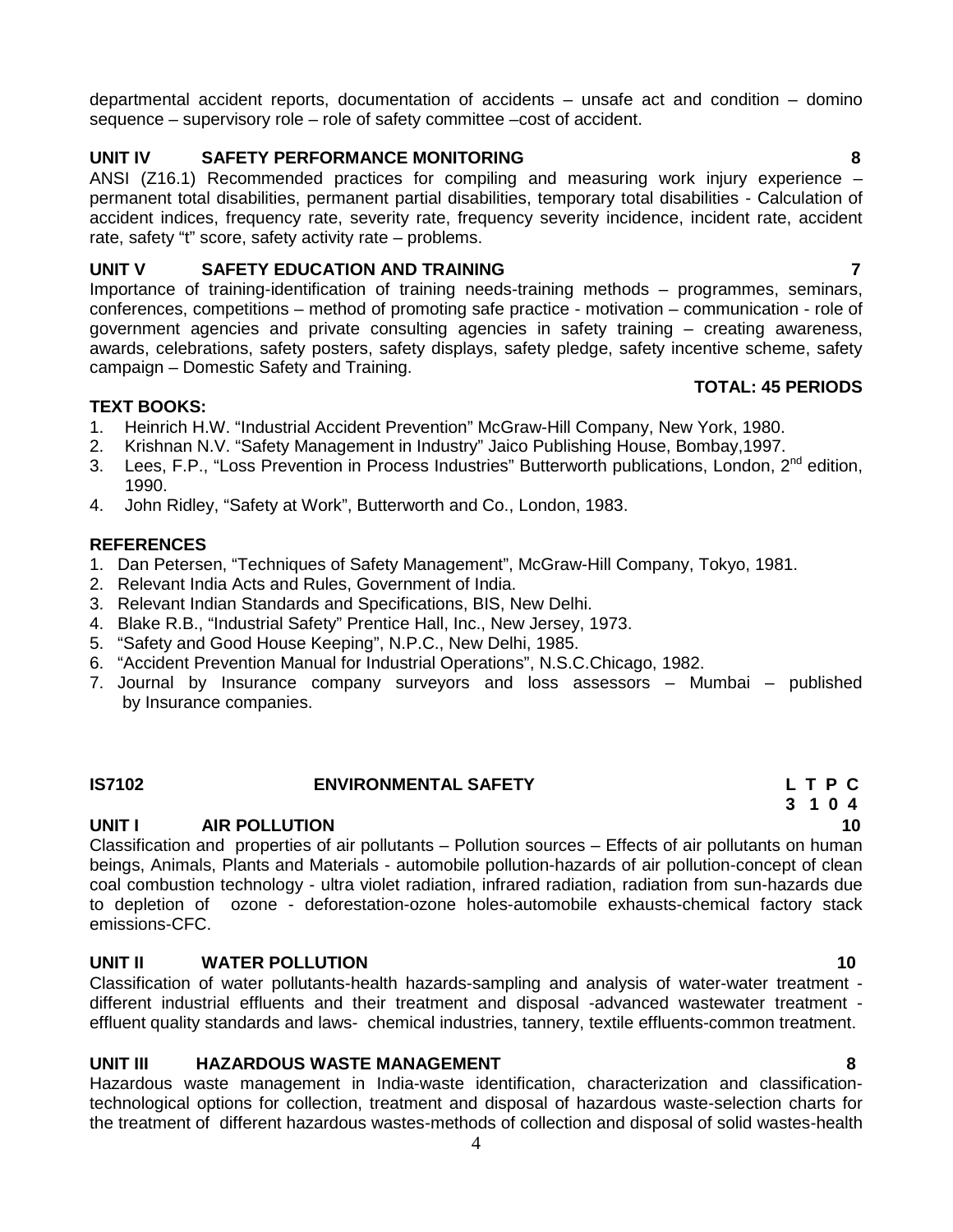hazards-toxic and radioactive wastes-incineration and vitrification - hazards due to bio-processdilution-standards and restrictions – recycling and reuse.

#### **UNIT IV ENVIRONMENTAL MEASUREMENT AND CONTROL 10**

Sampling and analysis – dust monitor – gas analyzer, particle size analyzer – lux meter-pH meter – gas chromatograph – atomic absorption spectrometer.

Gravitational settling chambers-cyclone separators-scrubbers-electrostatic precipitator - bag filter – maintenance - control of gaseous emission by adsorption, absorption and combustion methods- Pollution Control Board-laws.

#### **UNIT V POLLUTION CONTROL IN PROCESS INDUSTRIES 7**

Pollution control in process industries like cement, paper, petroleum-petroleum products-textiletanneries-thermal power plants – dying and pigment industries - eco-friendly energy.

#### **T = 15, TOTAL: 60 PERIODS**

#### **REFERENCES**

- 1. Rao, CS, "Environmental pollution engineering:, Wiley Eastern Limited, New Delhi, 1992.
- 2. S.P.Mahajan, "Pollution control in process industries", Tata McGraw Hill Publishing Company, New Delhi, 1993.
- 3. Varma and Braner, "Air pollution equipment", Springer Publishers, Second Edition.

#### **IS7103 OCCUPATIONAL HEALTH AND INDUSTRIAL HYGIENE L T P C**

#### **UNIT I PHYSICAL HAZARDS 9**

Noise, compensation aspects, noise exposure regulation, properties of sound, occupational damage, risk factors, sound measuring instruments, octave band analyzer, noise networks, noise surveys, noise control program, industrial audiometry, hearing conservation programs- vibration, types, effects, instruments, surveying procedure, permissible exposure limit.

Ionizing radiation, types, effects, monitoring instruments, control programs, OSHA standard- nonionizing radiations, effects, types, radar hazards, microwaves and radio-waves, lasers, TLV- cold environments, hypothermia, wind chill index, control measures- hot environments, thermal comfort, heat stress indices, acclimatization, estimation and control

#### **UNIT II CHEMICAL HAZARDS 9**

Recognition of chemical hazards-dust, fumes, mist, vapour, fog, gases, types, concentration, Exposure vs. dose, TLV - Methods of Evaluation, process or operation description, Field Survey, Sampling methodology, Industrial Hygiene calculations, Comparison with OSHAS Standard.

Air Sampling instruments, Types, Measurement Procedures, Instruments Procedures, Gas and Vapour monitors, dust sample collection devices, personal sampling

Methods of Control - Engineering Control, Design maintenance considerations, design specifications - General Control Methods - training and education

#### **UNIT III BIOLOGICAL AND ERGONOMICAL HAZARDS 9**

Classification of Biohazardous agents – examples, bacterial agents, rickettsial and chlamydial agents, viral agents, fungal, parasitic agents, infectious diseases - Biohazard control program, employee health program-laboratory safety program-animal care and handling-biological safety cabinets building design.

Work Related Musculoskeltal Disorders –carpal tunnel syndrome CTS- Tendon pain-disorders of the neck- back injuries.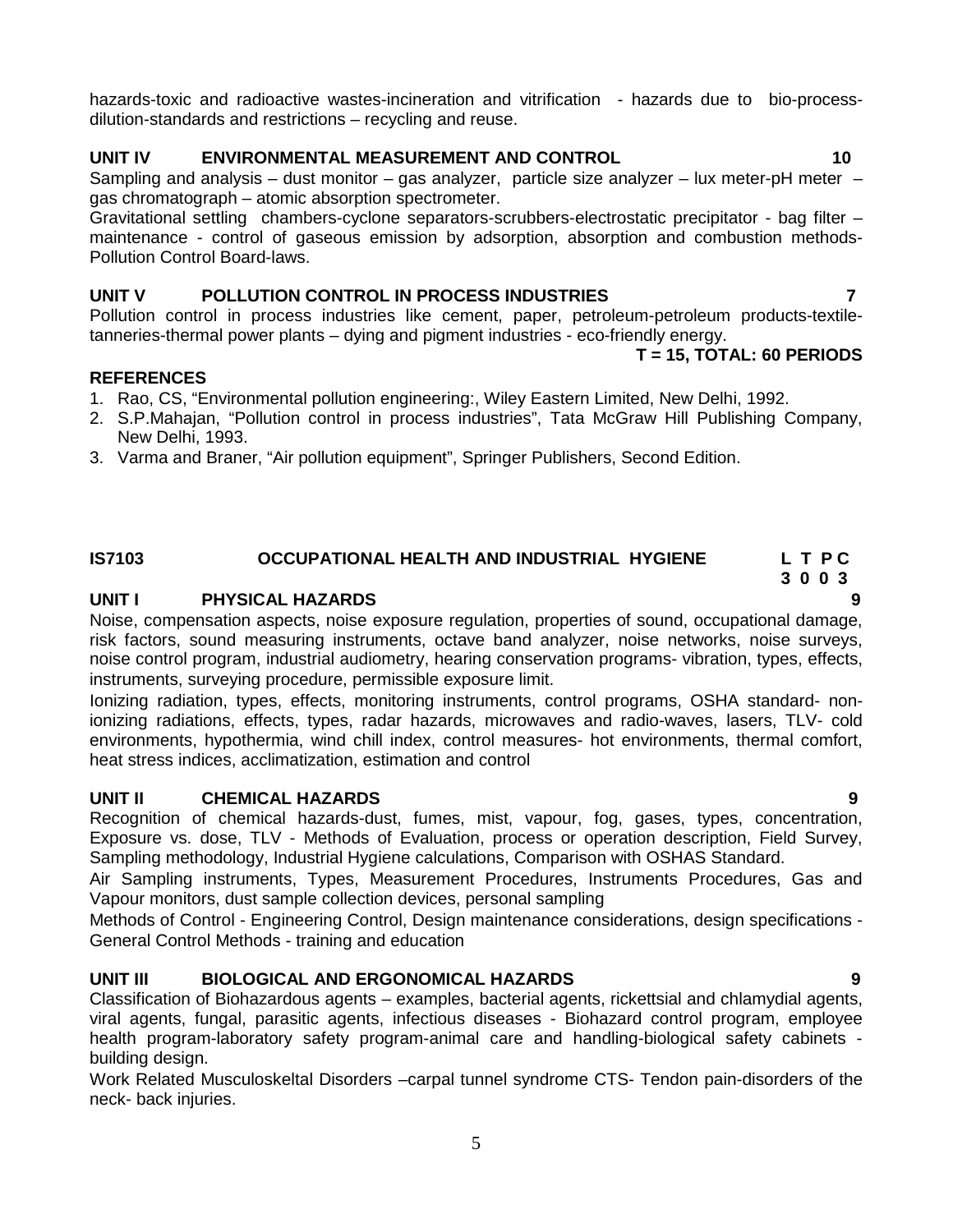### 6

#### **UNIT IV OCCUPATIONAL HEALTH AND TOXICOLOGY 9**

Concept and spectrum of health - functional units and activities of occupational health services, pre employment and post-employment medical examinations - occupational related diseases, levels of prevention of diseases, notifiable occupational diseases such as silicosis, asbestosis, pneumoconiosis, siderosis, anthracosis, aluminosis and anthrax, lead-nickel, chromium and manganese toxicity, gas poisoning (such as CO, ammonia, coal and dust etc) their effects and prevention – cardio pulmonary resuscitation, audiometric tests, eye tests, vital function tests.

Industrial toxicology, local, systemic and chronic effects, temporary and cumulative effects, carcinogens entry into human systems

#### **UNIT V OCCUPATIONAL PHYSIOLOGY 9**

Man as a system component – allocation of functions – efficiency – occupational work capacity – aerobic and anaerobic work – evaluation of physiological requirements of jobs – parameters of measurements – categorization of job heaviness – work organization – stress – strain – fatigue – rest pauses – shift work – personal hygiene.

#### **TEXT BOOK**

1. Hand book of "Occupational Safety and Health", National Safety Council, Chicago, 1982

#### **REFERENCE**

1. Encyclopedia of "Occupational Health and Safety", Vol.I and II, published by International Labour Office, Geneva, 1985

#### **IS7104 INDUSTRIAL SAFETY, HEALTH AND ENVIRONMENT ACTS L T P C**

#### **UNIT I FACTORIES ACT – 1948 10**

Stuatutory authorities – inspecting staff, health, safety, provisions relating to hazardous processes, welfare, working hours, employment of young persons – special provisions – penalties and procedures-Tamilnadu Factories Rules 1950 under Safety and health chapters of Factories Act 1948

#### **UNIT II ENVIRONMENT ACT – 1986 10**

General powers of the central government, prevention, control and abatement of environmental pollution-Biomedical waste (Management and handling Rules, 1989-The noise pollution (Regulation and control) Rules, 2000-The Batteries (Management and Handling Rules) 2001- No Objection certificate from statutory authorities like pollution control board.

Air Act 1981 and Water Act 1974: Central and state boards for the prevention and control of air pollution-powers and functions of boards – prevention and control of air pollution and water pollution – fund – accounts and audit, penalties and procedures.

#### **UNIT III MANUFACTURE, STORAGE AND IMPORT OF HAZARDOUS CHEMICAL RULES 1989 10**

Definitions – duties of authorities – responsibilities of occupier – notification of major accidents – information to be furnished – preparation of offsite and onsite plans – list of hazardous and toxic chemicals – safety reports – safety data sheets.

#### **UNIT IV OTHER ACTS AND RULES 20**

Indian Boiler Act 1923, static and mobile pressure vessel rules (SMPV), motor vehicle rules, mines act 1952, workman compensation act, rules – electricity act and rules – hazardous wastes (management

## **4 0 0 4**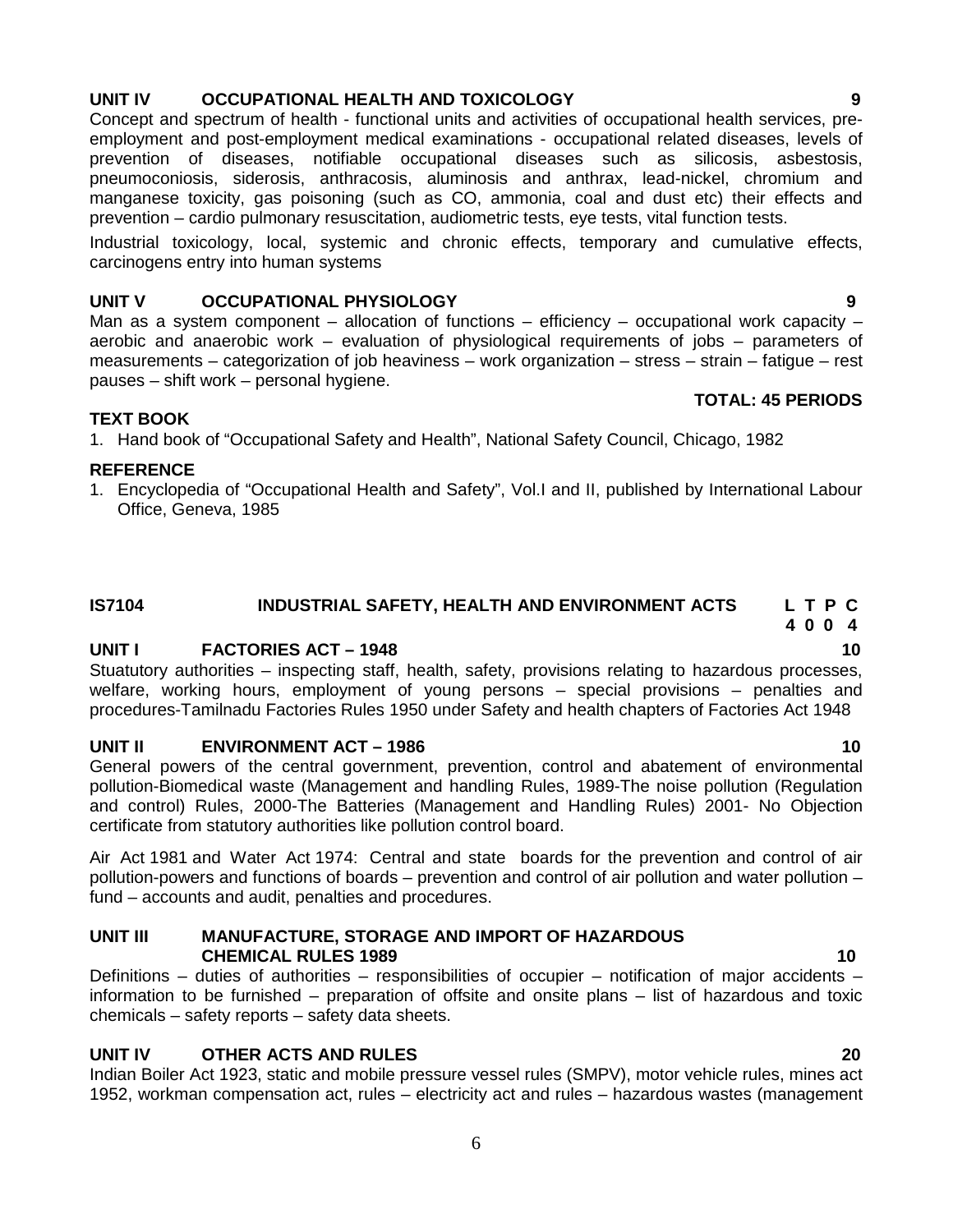and handling) rules, 1989, with amendments in 2000- the building and other construction workers act 1996., Petroleum rules, Gas cyclinder rules-Explosives Act 1983-Pesticides Act

#### **UNIT V INTERNATIONAL ACTS AND STANDARDS 10**

Occupational Safety and Health act of USA (The Williames-Steiger Act of 1970) – Helath and safety work act (HASAWA 1974, UK) – OSHAS 18000 – ISO 14000 – American National Standards Institute (ANSI).

#### **REFERENCES**

- 1. The Factories Act 1948, Madras Book Agency, Chennai, 2000
- 2. The Environment Act (Protection) 1986, Commercial Law Publishers (India) Pvt.Ltd., New Delhi.
- 3. Water (Prevention and control of pollution) act 1974, Commercial Law publishers (India) Pvt.Ltd., New Delhi.
- 4. Air (Prevention and control of pollution) act 1981, Commercial Law Publishers (India) Pvt.Ltd., New Delhi.
- 5. The Indian boilers act 1923, Commercial Law Publishers (India) Pvt.Ltd., Allahabad.
- 6. The Mines Act 1952, Commercial Law Publishers (India) Pvt.Ltd., Allahabad.
- 7. The manufacture, storage and import of hazardous chemical rules 1989, Madras Book Agency, Chennai.
- 8. National seminar on hazardous waste management organized by National Safety council, Ministry of environment and forests, Government of India, United States – Asia environmental partnership, Tamilnadu pollution control board and Indian chemical manufacturers association, April 2001.

#### **IS7201 FIRE ENGINEERING AND EXPLOSION CONTROL L T P C**

#### **UNIT I PHYSICS AND CHEMISTRY OF FIRE 12**

Fire properties of solid, liquid and gases - fire spread - toxicity of products of combustion - theory of combustion and explosion – vapour clouds – flash fire – jet fires – pool fires – unconfined vapour cloud explosion, shock waves - auto-ignition – boiling liquid expanding vapour explosion – case studies – Flixborough, Mexico disaster, Pasedena Texas, Piper Alpha, Peterborough and Bombay Victoria dock ship explosions.

#### **UNIT II FIRE PREVENTION AND PROTECTION 12**

Sources of ignition – fire triangle – principles of fire extinguishing – active and passive fire protection systems – various classes of fires – A, B, C, D, E – types of fire extinguishers – fire stoppers – hydrant pipes – hoses – monitors – fire watchers – lay out of stand pipes – fire station-fire alarms and sirens – maintenance of fire trucks – foam generators – escape from fire rescue operations – fire drills – notice-first aid for burns.

#### **UNIT III INDUSTRIAL FIRE PROTECTION SYSTEMS 12**

Sprinkler-hydrants-stand pipes – special fire suppression systems like deluge and emulsifier, selection criteria of the above installations, reliability, maintenance, evaluation and standards – alarm and detection systems. Other suppression systems  $-$  CO<sub>2</sub> system, foam system, dry chemical powder (DCP) system, halon system – need for halon replacement – smoke venting. Portable extinguishers – flammable liquids – tank farms – indices of inflammability-fire fighting systems.

# **4 0 0 4**

## **TOTAL: 60 PERIODS**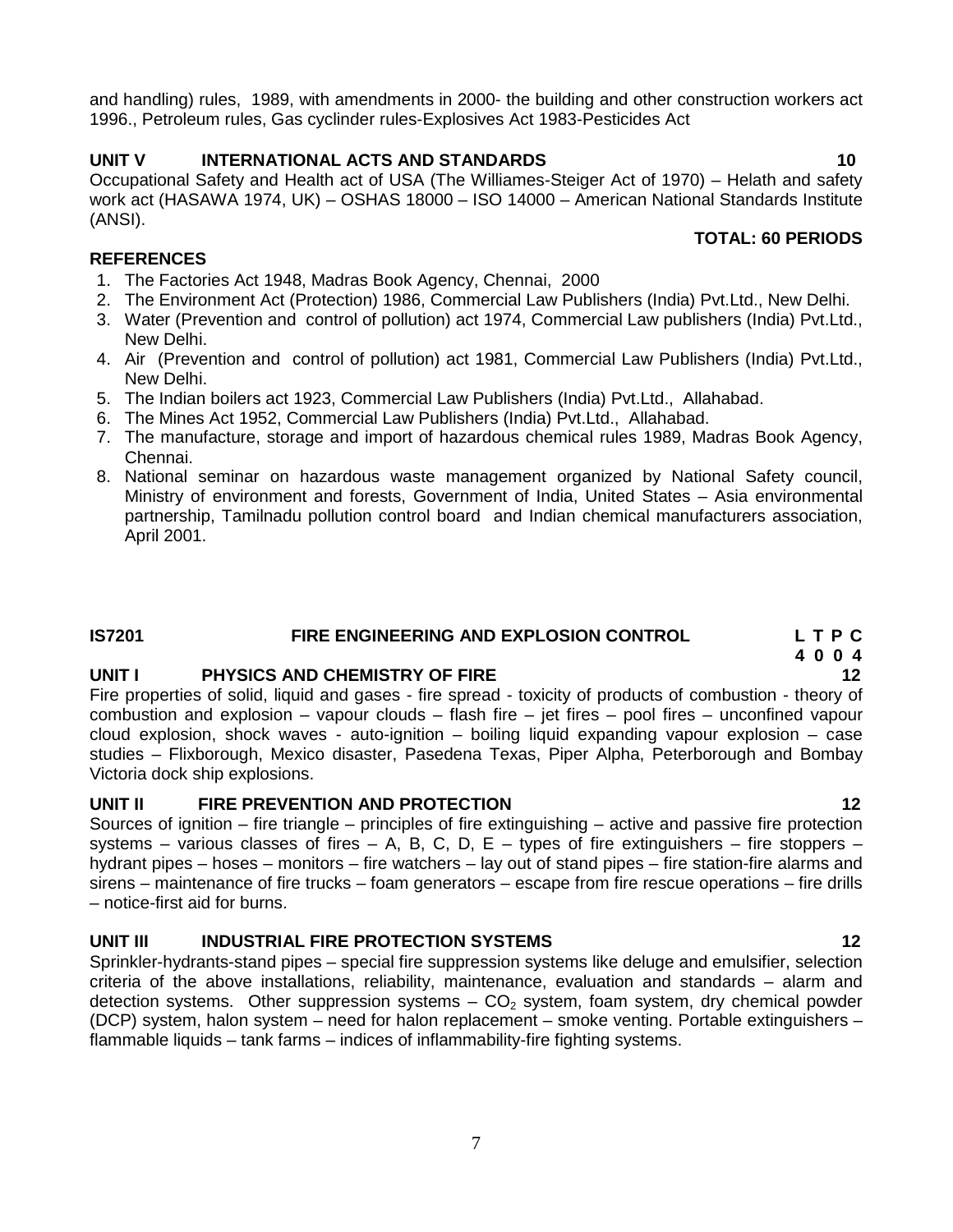## Principles of explosion-detonation and blast waves-explosion parameters – Explosion Protection,

Containment, Flame Arrestors, isolation, suppression, venting, explosion relief of large enclosure explosion venting-inert gases, plant for generation of inert gas-rupture disc in process vessels and lines explosion, suppression system based on carbon dioxide  $(CO<sub>2</sub>)$  and halons-hazards in LPG, ammonia (NH<sub>3</sub>), sulphur dioxide (SO<sub>3</sub>), chlorine (CL<sub>2</sub>) etc.

#### **TEXT BOOK**

1. Derek, James, "Fire Prevention Hand Book", Butter Worths and Company, London, 1986.

#### **REFERENCES**

- 1. Gupta, R.S., "Hand Book of Fire Technology" Orient Longman, Bombay 1977.
- 2. "Accident Prevention manual for industrial operations" N.S.C., Chicago, 1982.
- 3. Dinko Tuhtar, "Fire and explosion protection"
- 4. "Davis Daniel et al, "Hand Book of fire technology"
- 5. Fire fighters hazardous materials reference book Fire Prevention in Factories", an Nostrand Rein Hold, New York, 1991.
- 6. "Fire Prevention and fire fighting", Loss prevention Association, India.
- 7. Relevant Indian Acts and rules, Government of India.

#### **IS7202 COMPUTER AIDED HAZARD ANALYSIS L T P C**

### **UNIT I HAZARD, RISK ISSUES AND HAZARD ASSESSMENT 9**

Introduction, hazard, hazard monitoring-risk issue, group or societal risk, individual risk, voluntary and involuntary risk, social benefits Vs technological risk, approaches for establishing risk acceptance levels, Risk estimation.

Hazard assessment, procedure, methodology; safety audit, checklist analysis, what-if analysis, safety review, preliminary hazard analysis(PHA), human error analysis, hazard operability studies(HAZOP),safety warning systems.

### **UNIT II COMPUTER AIDED INSTRUMENTS 11**

Applications of Advanced Equipments and Instruments, Thermo Calorimetry, Differential Scanning Calorimeter(DSC), Thermo Gravimetric Analyser(TGA), Accelerated Rate Calorimeter(ARC), Reactive Calorimeter(RC), Reaction System Screening Tool(RSST) - Principles of operations, Controlling parameters, Applications, advantages.

Explosive Testing, Deflagration Test, Detonation Test, Ignition Test, Minimum ignition energy Test, Sensitiveness Test, Impact Sensitiveness Test(BAM) and Friction Sensitiveness Test (BAM), Shock Sensitiveness Test, Card Gap Test.

### **UNIT III RISK ANALYSIS QUANTIFICATION AND SOFTWARES 8**

Fault Tree Analysis and Event Tree Analysis, Logic symbols, methodology, minimal cut set ranking fire explosion and toxicity index(FETI), various indices - Hazard analysis(HAZAN)- Failure Mode and Effect Analysis(FMEA)- Basic concepts of Reliability- Software on Risk analysis, CISCON, FETI, HAMGARS modules on Heat radiation, Pool fire, Jet, Explosion. Reliability softwares on FMEA for mechanical and electrical systems.

#### **UNIT IV BUILDING FIRE SAFETY 12**

Objectives of fire safe building design, Fire load, fire resistant material and fire testing – structural fire protection – structural integrity – concept of egress design - exists – width calculations - fire certificates – fire safety requirements for high rise buildings – snookers.

### **UNIT V EXPLOSION PROTECTING SYSTEMS 12**

### **3 1 0 4**

**TOTAL: 60 PERIODS**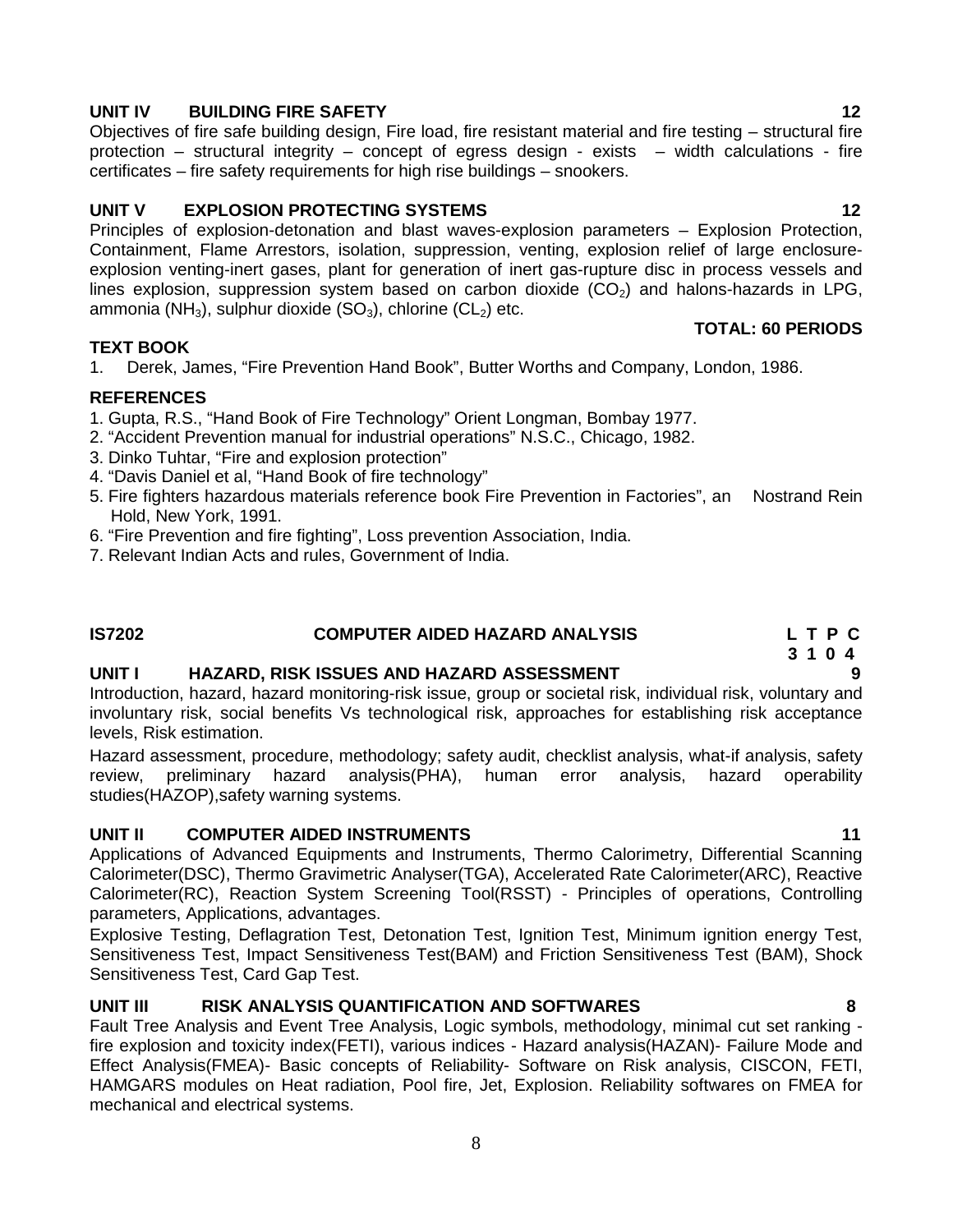- 1. Loss Prevention in Process Industries-Frank P. Less Butterworth-Hein UK 1990 (Vol.I, II and III)
- 2. Methodologies for Risk and Safety Assessment in Chemical Process Industries, Commonwealth Science Council, UK
- 3. Course Material Intensive Training Programme on Consequence Analysis, by Process Safety Centre, Indian Institute of Chemical Technology, Tarnaka and CLRI, Chennai.
- 4. ILO- Major Hazard control- A practical Manual, ILO, Geneva, 1988.
- 5. Brown, D.B. System analysis and Design for safety, Prentice Hall, 1976.
- 6. Hazop and Hazom, by Trevor A Klett, Institute of Chemical Engineering.
- 7. Quantitative Risk assessment in Chemical Industries, Institute of Chemical Industries, Centre for Chemical process safety.
- 8. Guidelines for Hazard Evaluation Procedures, Centre for Chemical Process safety, AICHE 1992.

**IS7203 ELECTRICAL SAFETY L T P C**

#### **UNIT I CONCEPTS AND STATUTORY REQUIREMENTS 12**

Introduction – electrostatics, electro magnetism, stored energy, energy radiation and electromagnetic interference – Working principles of electrical equipment-Indian electricity act and rules-statutory requirements from electrical inspectorate-international standards on electrical safety – first aid-cardio pulmonary resuscitation(CPR).

#### **UNIT II ELECTRICAL HAZARDS 12**

Primary and secondary hazards-shocks, burns, scalds, falls-human safety in the use of electricity.

Energy leakage-clearances and insulation-classes of insulation-voltage classifications-excess energy current surges-Safety in handling of war equipments-over current and short circuit current-heating effects of current-electromagnetic forces-corona effect-static electricity –definition, sources, hazardous conditions, control, electrical causes of fire and explosion-ionization, spark and arcignition energy-national electrical safety code ANSI.

Lightning, hazards, lightning arrestor, installation – earthing, specifications, earth resistance, earth pit maintenance.

#### **UNIT III PROTECTION SYSTEMS 12**

Fuse, circuit breakers and overload relays – protection against over voltage and under voltage – safe limits of amperage – voltage –safe distance from lines-capacity and protection of conductor-joints-and connections, overload and short circuit protection-no load protection-earth fault protection.

#### 9

#### **UNIT IV CONSEQUENCES ANALYSIS 9**

**REFERENCES**

Logics of consequences analysis- Estimation- Hazard identification based on the properties of chemicals- Chemical inventory analysis- identification of hazardous processes- Estimation of source term, Gas or vapour release, liquid release, two phase release- Heat radiation effects, BLEVE, Pool fires and Jet fire- Gas/vapour dispersion- Explosion, UVCE and Flash fire, Explosion effects and confined explosion- Toxic effects- Plotting the damage distances on plot plant/layout.

Past accident analysis as information sources for Hazard analysis and consequences analysis of chemical accident, Mexico disaster, Flixborough, Bhopal, Seveso, Pasadena, Feyzin disaster(1966), Port Hudson disaster- convey report, hazard assessment of non-nuclear installation- Rijnmond

#### **UNIT V CREDIBILITY OF RISK ASSESSMENT TECHNIQUES 8**

report, risk analysis of size potentially Hazardous Industrial objects- Rasmussen masses report, Reactor safety study of Nuclear power plant **T=15, TOTAL: 60 PERIODS**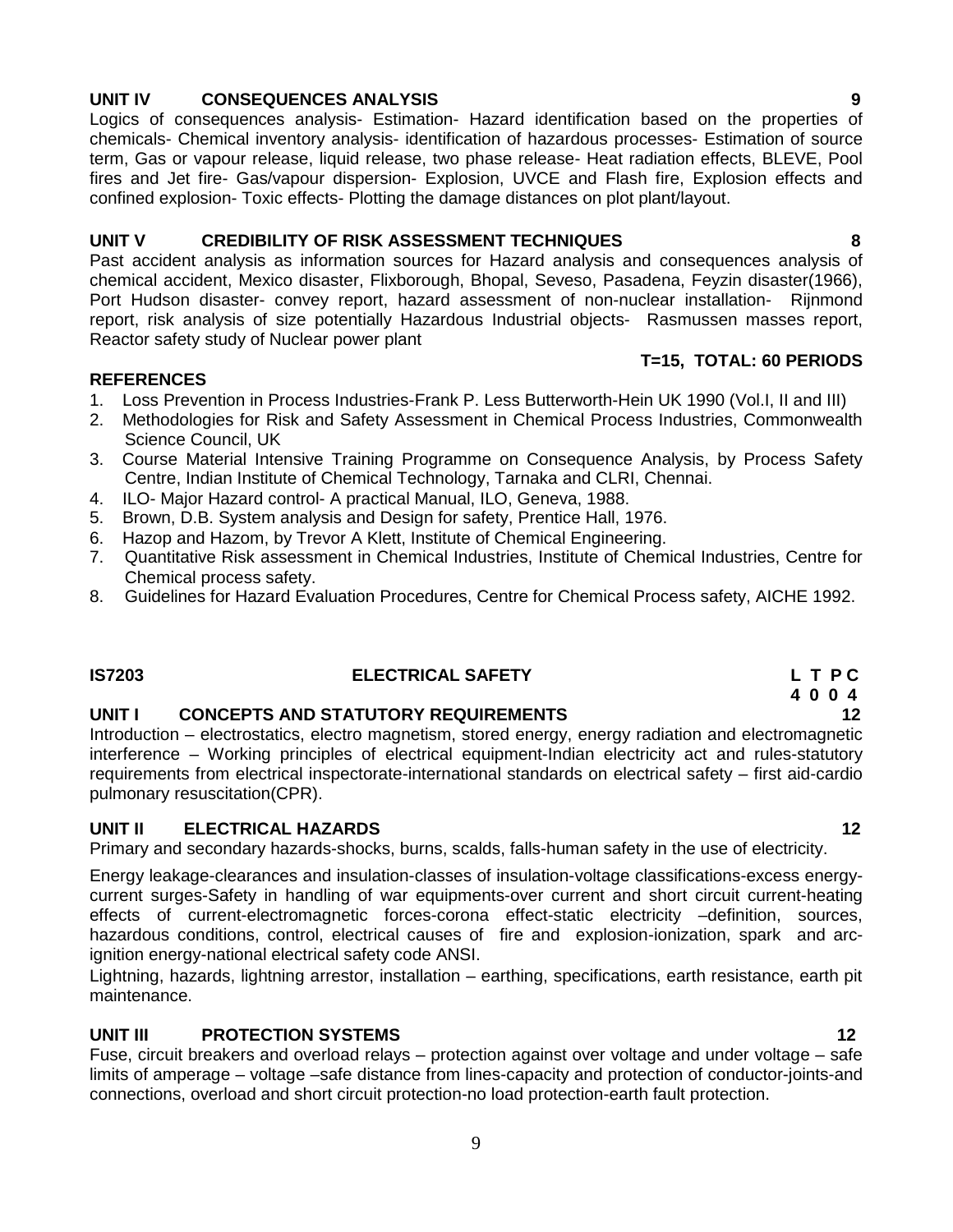FRLS insulation-insulation and continuity test-system grounding-equipment grounding-earth leakage circuit breaker (ELCB)-cable wires-maintenance of ground-ground fault circuit interrupter-use of low voltage-electrical guards-Personal protective equipment – safety in handling hand held electrical appliances tools and medical equipments.

### **UNIT IV SELECTION, INSTALLATION, OPERATION AND MAINTENANCE 12**

Role of environment in selection-safety aspects in application - protection and interlock-self diagnostic features and fail safe concepts-lock out and work permit system-discharge rod and earthing devices safety in the use of portable tools-cabling and cable joints-preventive maintenance.

#### **UNIT V HAZARDOUS ZONES 12**

Classification of hazardous zones-intrinsically safe and explosion proof electrical apparatus-increase safe equipment-their selection for different zones-temperature classification-grouping of gases-use of barriers and isolators-equipment certifying agencies.

#### **TEXT BOOK:**

1. Fordham Cooper, W., "Electrical Safety Engineering" Butterworth and Company, London, 1986.

#### **REFERENCES**

- 1. "Accident prevention manual for industrial operations", N.S.C.,Chicago, 1982.
- 2. Indian Electricity Act and Rules, Government of India.
- 3. Power Engineers Handbook of TNEB, Chennai, 1989.
- 4. Martin Glov Electrostatic Hazards in powder handling, Research Studies Pvt.LTd., England, 1988.

#### **IS7204 MAINTAINABILITY ENGINEERING L T P C**

#### **UNIT I MAINTENANCE CONCEPT 6**

Maintenance definition –Need for maintenance –Maintenance objectives and challenges – Tero technology – Maintenance costs - Scope of maintenance department.

#### **UNIT II MAINTENANCE MODELS 12**

Proactive/Reactive maintenance – Imperfect maintenance – Maintenance policies – PM versus b/d maintenance – PM schedule and product characteristics – Inspection models-Optimizing profit/downtime – Replacement decisions.

#### **UNIT III MAINTENANCE LOGISTICS 11**

Human factors – Maintenance staffing: Learning curves – Simulation – Maintenance resource requirements: Optimal size of service facility – Optimal repair effort – Maintenance planning and scheduling – Spare parts planning..

#### **UNIT IV MAINTENANCE QUALITY 8**

Maintenance excellence –Five Zero concept –FMECA –Root cause analysis – System effectiveness – Design for maintainability – Reliability Centered Maintenance.

#### **UNIT V TOTAL PRODUCTIVE MAINTENANCE 8**

TPM features – Chronic and sporadic losses – Equipment defects – Six major losses – Overall Equipment Effectiveness – TPM pillars – Autonomous maintenance – TPM implementation

**TOTAL: 45 PERIODS**

#### **TOTAL: 60 PERIODS**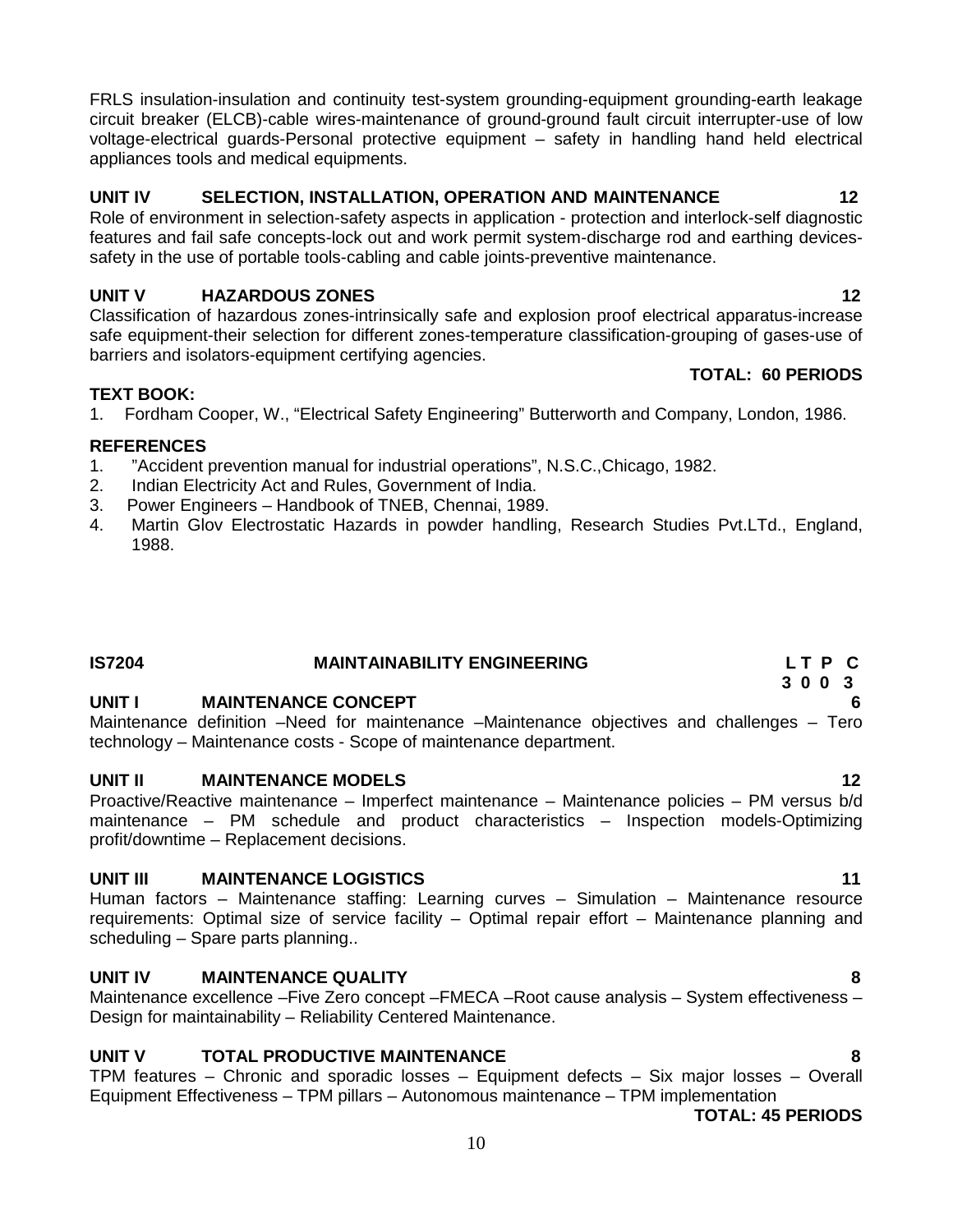#### **REFERENCES**

- 1. Andrew K.S.Jardine & Albert H.C.Tsang, "Maintenance, Replacement and Reliability", Taylor and Francis, 2006.
- 2. Bikas Badhury & S.K.Basu, "Tero Technology: Reliability Engineering and Maintenance Management", Asian Books, 2003.
- 3. Seichi Nakajima, "Total Productive Maintenance", Productivity Press, 1993.

#### **IS7211 INDUSTRIAL SAFETY LABORATORY L T P C**

#### **NOISE LEVEL MEASUREMENT AND ANALYSIS**

Measurement of sound pressure level in dB for Impact, continuous and intermittent sources at various networks, peak and average values.

**0 0 3 2**

#### **FRICTION TEST**

Explosive materials like barium nitrate, gun powder, white powder, amorces composition etc.

#### **IMPACT TEST**

Explosive materials like gun powder, white powder, amerces composition etc. Burst strength test of packaging materials like paper bags, corrugated cartoons, wood etc. Auto ignition temperature test.

#### **EXHAUST GAS MEASUREMENT AND ANALYSIS**

Measurement of Sox, Nox, Cox, hydrocarbons.

#### **ENVIRONMENTAL PARAMETER MEASUREMENT**

Dry Bulb Temperature, Wet Bulb Temperature, Determination of relative humidity, wind flow and effective corrective effective. Particle size Measurement

Air sampling analysis

#### **TRAINING IN USAGE AND SKILL DEVELOPMENT**

#### **Personal protective equipment:**

Respiratory and non-respiratory-demonstration-self contained breathing apparatus. Safety helmet, belt, hand gloves, goggles, safety shoe, gum boots, ankle shoes, face shield, nose mask, ear plug, ear muff, anti static and conducting plastics/rubber materials, apron and leg guard.

#### **Fire extinguishers and its operations**

Water Co<sub>2</sub> Foam Carbon dioxide  $(Co<sub>2</sub>)$ Dry chemical powder **Static charge testing** on plastic, rubber, ferrous and non-ferrous materials.

**Illumination testing** - by lux meter and photo meter.

#### **Electrical safety**

Insulation resistance for motors and cabels Estimation of earth resistance Earth continuity test Sensitivity test for ELCB **Software Usage** Accident Analysis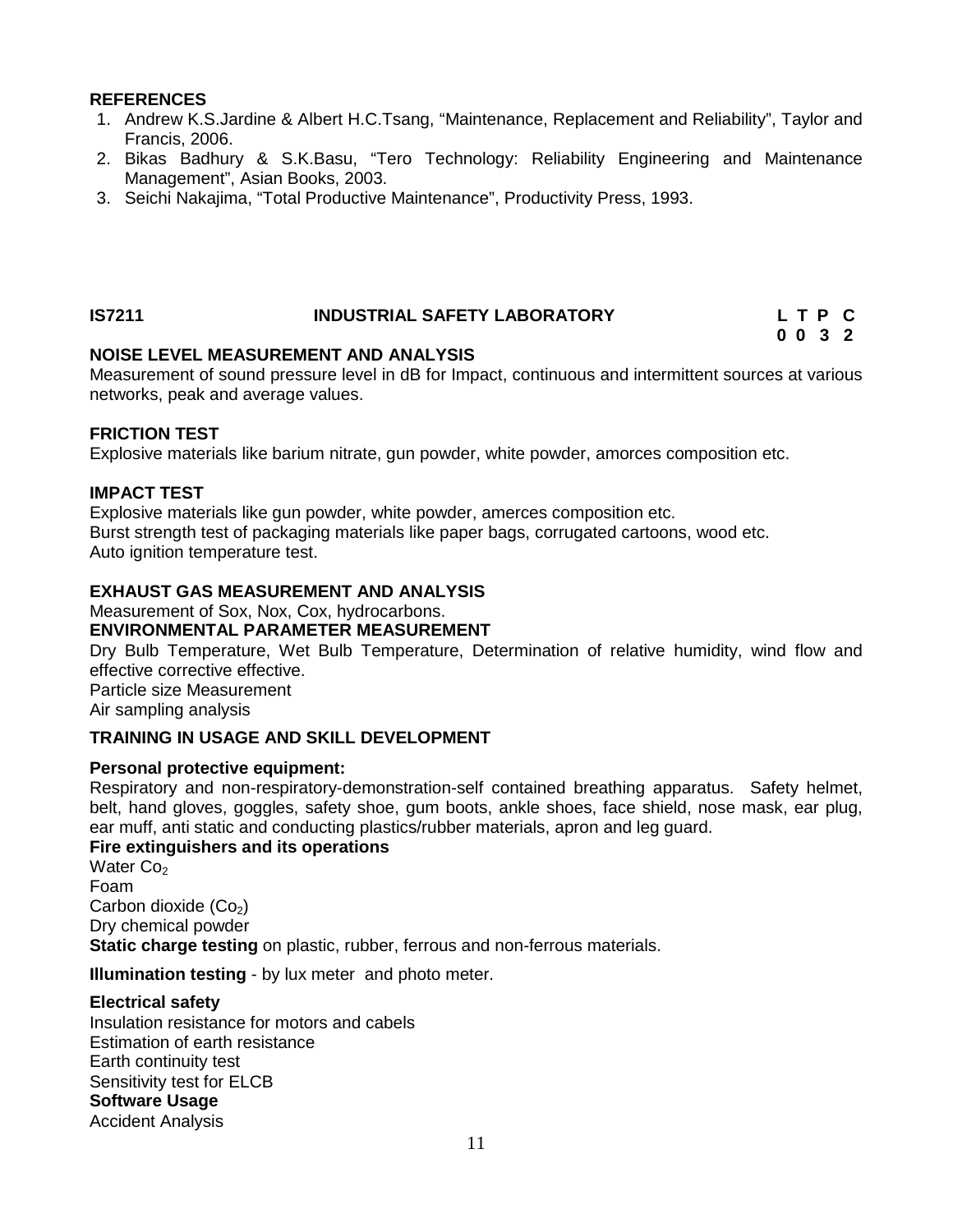Safety Audit Packages Consequence Analysis (CISCON) Fire, Explosion and Toxicity Index (FETI) Reliability Analysis for Mechanical system and Electrical System Failure Mode Analysis

#### **First-Aid**

#### Road safety signals and symbols **Equipments Required**

| 1 No<br>Noise level meter |  |
|---------------------------|--|
|---------------------------|--|

- 2. Friction tester : 1 No
- 3. Impact tester : 1 No 4. Exhaust gas analyszer: 1 No
- 5. High volume sampler : 1 No
- 6. PPE Set : 1 No
- 7. Fire extinguisher set : 1 No
- 
- 8. Static charge tester : 1 No<br>9. First aid kid : 1 No First aid kid
- 10. Software : CISION, FETI and Failure Mode analysis

#### **TOTAL: 45 PERIODS**

**0 0 3 2**

#### **IS7212 HAZAD ASSESSMENT IN INDUSTRY –MINI PROJECT L T P C**

#### **OBJECTIVE:**

• It is proposed to carryout detailed design calculations and analysis of any mechanical component or mechanical system. This helps the students to get familiar with respect to the design methodologies applied to any component or mechanical system subjected to static, dynamic and thermo-mechanical loads.

#### **OUTCOME:**

 It helps the students to get familiarized with respect to design standards, design calculations and analysis in designing any mechanical component or system.

Each student is required to select any new component or an integrated mechanical system that involves various sub components which are to be designed as per design standards and further required to be analyzed for optimum dimensions with respect to the strength and stiffness.

#### **TOTAL: 45 PERIODS**

**4 0 0 4**

#### **IS7301 RELIABILITY ENGINEERING L T P C**

### **UNIT I RELIABILITY CONCEPT 12**

Reliability function – failure rate – mean time between failures (MTBF) – mean time to failure (MTTF) – A priori and a posteriori concept - mortality curve – useful life – availability – maintainability – system effectiveness.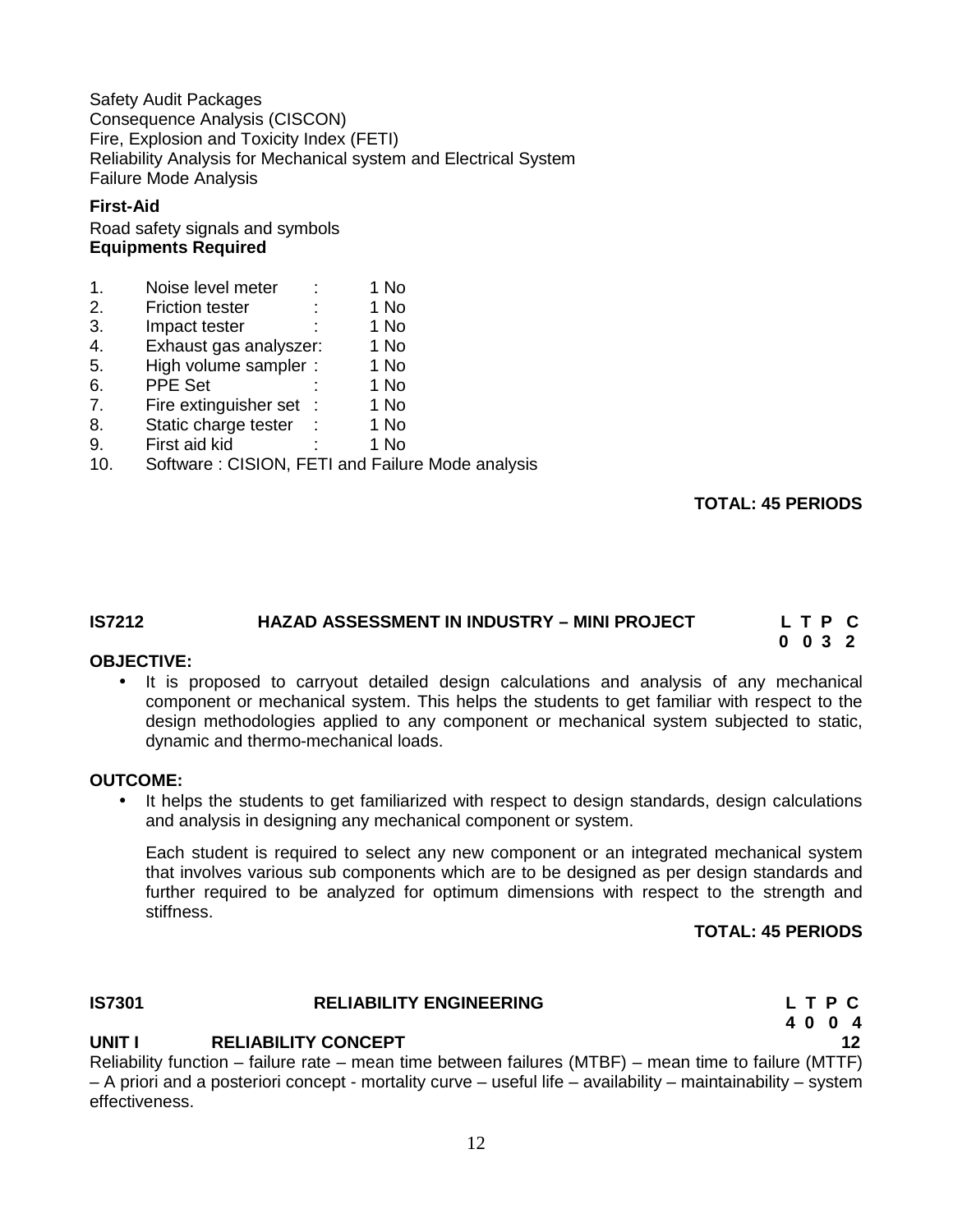#### 13

#### **UNIT II FAILURE DATA ANALYSIS 12**

Time to failure distributions – Exponential, normal, Gamma, Weibull, ranking of data – probability plotting techniques – Hazard plotting.

#### **UNIT III RELIABILITY PREDICTION MODELS 12**

Series and parallel systems – RBD approach – Standby systems – m/n configuration – Application of Bayes' theorem – cut and tie set method – Markov analysis – Fault Tree Analysis – limitations.

#### **UNIT IV RELIABILITY MANAGEMENT 12**

Reliability testing – Reliability growth monitoring – Non-parametric methods – Reliability and life cycle costs – Reliability allocation – Replacement model.

#### **UNIT V RISK ASSESSMENT 12**

Definition and measurement of risk – risk analysis techniques – risk reduction resources – industrial safety and risk assessment.

#### **REFERENCES**

- 1. Srinath L.S, "Reliability Engineering", Affiliated East-West Press Pvt Ltd, New Delhi, 1998.
- 2. Modarres, "Reliability and Risk analysis", Maral Dekker Inc.1993.
- 3. John Davidson, "The Reliability of Mechanical system" published by the Institution of Mechanical Engineers, London, 1988.
- 4. Smith C.O. "Introduction to Reliability in Design", McGraw Hill, London, 1976.

### **IS7001 QUALITY ENGINEERING IN PRODUCTION SYSTEMS L T P C**

#### **UNIT I INTRODUCTION TO QUALITY ENGINEERING AND LOSS FUNCTION 9**

Quality value and engineering- overall quality system-quality engineering in product design - quality engineering in design of production processes - quality engineering in production - quality engineering in service. Loss function Derivation – use-loss function for products/system- justification of improvements-loss function and inspection- quality evaluations and tolerances-N type, S type, L type

#### **UNIT II ON-LINE QUALITY CONTROL 9**

On-line feedback quality control variable characteristics-control with measurement interval- one unit, multiple units-control systems for lot and batch production. On-line process parameter control variable characteristics- process parameter tolerances- feedback control systems-measurement error and process control parameters.

#### **UNIT III ON-LINE QUALITY CONTROL ATTRIBUTES AND METHODS FOR PROCESS IMPROVEMENTS 9**

Checking intervals- frequency of process diagnosis. Production process improvement method process diagnosis improvement method- process adjustment and recovery improvement methods.

### **UNIT IV QUALITY ENGINEERING AND TPM 9**

Preventive maintenance schedules- PM schedules for functional characteristics- PM schedules for large scale systems. Quality tools–fault tree analysis, event tree analysis, failure mode and effect analysis. ISO quality systems.

#### **UNIT V SIX SIGMA AND ITS IMPLEMENTATION 9**

Introduction- definition-methodology- impact of implementation of six sigma-DMAIC method-roles and responsibilities –leaders, champion, black belt, green belts. Do's and dont's - readiness of organization – planning-management role- six sigma tools – sustaining six sigma.

**TOTAL : 45 PERIODS**

#### **TOTAL: 60 PERIODS**

- **3 0 0 3**
-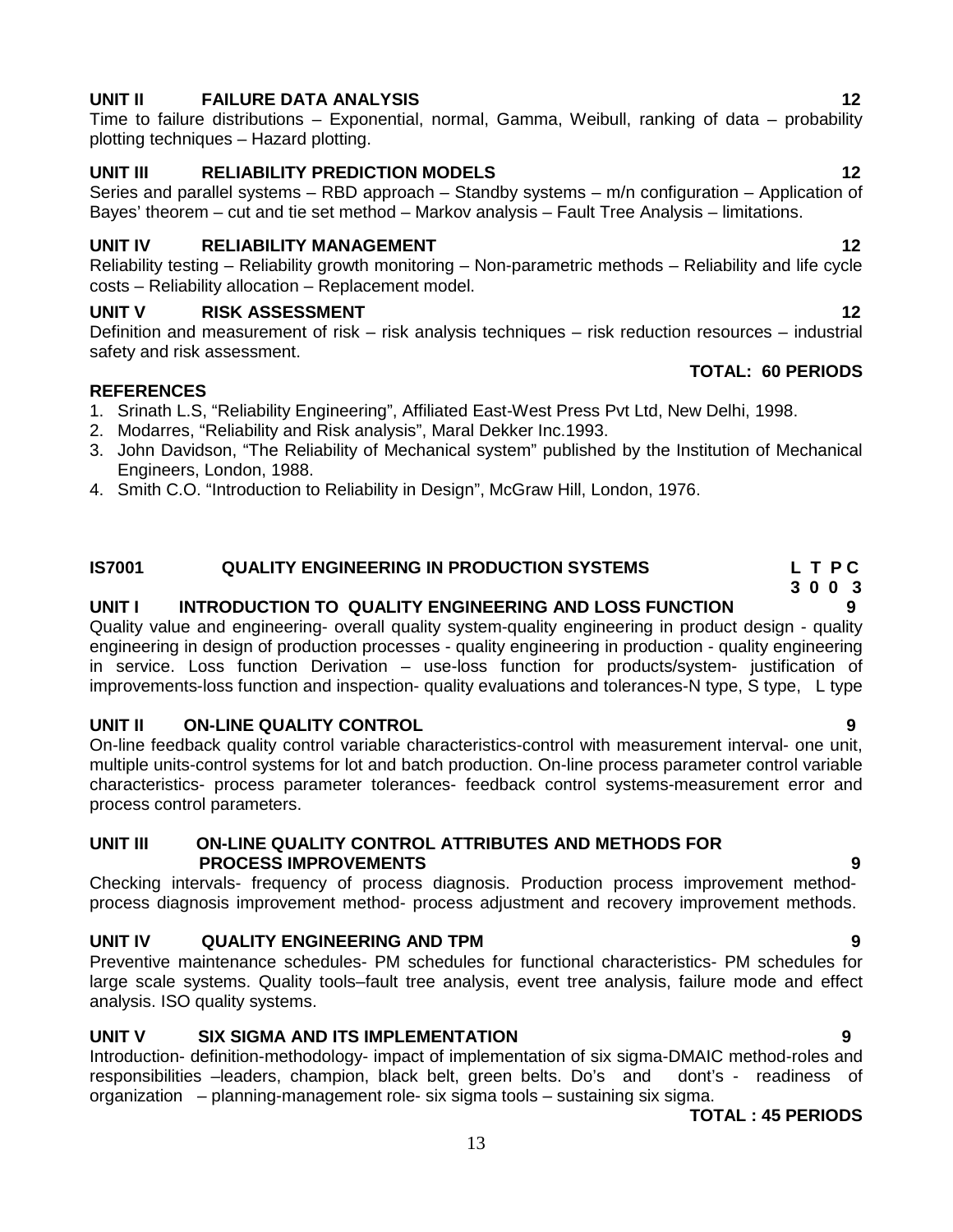#### **REFERENCES**

- 1. De Feo J A and Barnard W W, "Six Sigma: Breaktrough and Beyond", Tata McGraw-Hill, NewDelhi, 2005.
- 2. Taguchi G, Elsayed E A and Hsiang, T.C.,"Quality Engineering in Production Systems", Mc-Graw- Hill Book company, Singapore, International Edition, 1989
- 3. Pyzdek T and Berger R W,"Quality Engineering Handbook", Tata-McGraw Hill, New Delhi, 1996
- 4. Brue G, "Six Sigma for Managers", Tata-McGraw Hill, New Delhi, Second reprint, 2002.

#### **IS7002 ARTIFICIAL INTELLIGENCE AND EXPERT L T P C SYSTEMS 3 0 0 3**

#### **UNIT I INTRODUCTION 9**

Intelligence – Definition, types cognitive aspect approach, measuring intelligence – early efforts, IQ and AI: aspects of intelligence – learning, problem solving, creativity, behaviour and biology. Artificial intelligence: Historical background, applications of AI, objections and myths, AI languages: Introduction to PROLOG and LISP.

#### **UNIT II COGNITIVE PSYCHOLOGY 11**

The mind – informative and cybernetics, components for thought, modes of perception – visual, auditory and other systems: memory mechanisms, problem solving – planning, search, the GPS systems; types of learning – rote, parameter, method and concept: Game playing, reasoning, Artificial Vision – picture processing – identifying real objects; Vision programs, factory vision systems.

#### **UNIT III KNOWLEDGE ENGINEERING 9**

Introduction – role of knowledge engineer, knowledge representation – psychology, production rules, logic and programming, Common sense and fuzzy logic, semantic networks, learning systems.

#### **UNIT IV EXPERT SYSTEMS 9**

Introduction, knowledge acquisition for Expert system, features of Expert systems –System structure, inference Engines, uncertainties, memory mechanisms, range of applications, actual expert systems – VP expert. Assignment – Development of a simple expert system.

#### **UNIT V INTRODUCTION TO NEURAL NETWORKS 7**

Neural Network Architecture – Learning methods – Architecture of a Back Propagation Network – Selection of parameters – Simple variations of BPN.

#### **TEXT BOOK**

1. Elaine R., and Kevin, "Artificial Intelligence", 2<sup>nd</sup> Edition, Tata McGraw Hill, 1994.

#### **REFERENCES**

- 1. Rajasekaran S and Vijayalakshmi Pai, G.A, "Neural Networks, Fuzzy Logic and Genetic Algorithms – Synthesis and Applications", PHI, 2003.
- 2. Charnaik, E., and McDermott, D., "Introduction to Artificial Intelligence", Addison Wesley, 1985.
- 3. Dan W.Patterson, "Introduction to Artificial Intelligence and Expert Systems", Prentice Hall of India, 1992.
- 4. Winston, P.H., "Artificial Intelligence", Addison Wesley, 1990.
- 5. Nilsson, N.J., "Principles of AI", Narosa Publishing House, 1990.
- 6. Schalkoff, R.J., "Artificial Intelligence" An Engineering Approach", McGraw Hill International Edition, Singapore, 1992.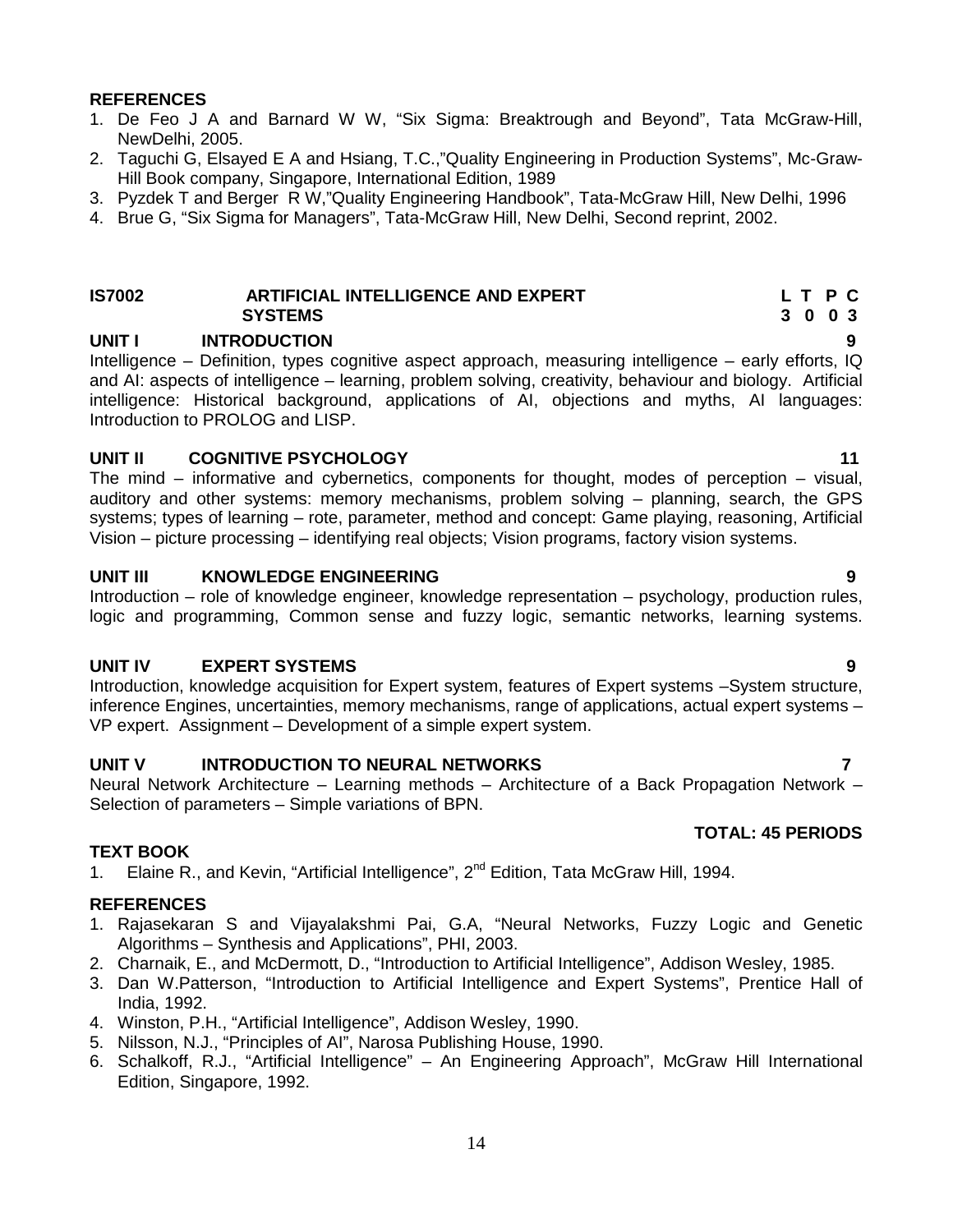#### **IS7003 WORK STUDY AND ERGONOMICS L T P C**

#### **UNIT I WORK STUDY 9**

Study of operations – work content – work procedure – breakdown – human factors – safety and method study – methods and movements at the workplace – substitution with latest devices – robotic concepts – applications in hazardous workplaces – productivity, quality and safety (PQS).

#### **UNIT II ERGONOMICS 9**

Definition – applications of ergonomic principles in the shop floor – work benches – seating arrangements – layout of electrical panels- switch gears – principles of motion economy – location of controls – display locations – machine foundations – work platforms, fatigue, physical and mental strain – incidents of accident – physiology of workers.

#### **UNIT III PERSONAL PROTECTION 9**

Concepts of personal protective equipment – types – selection of PPE – invisible protective barriers – procurement, storage, inspection and testing – quality – standards – ergonomic considerations in personal protective equipment design.

#### **UNIT IV PROCESS AND EQUIPMENT DESIGN 9**

Process design – equipment – instrument – selection – concept modules – various machine tools - in built safety – machine layout-machine guarding-safety devices and methods – selection, inspection, maintenance and safe usage – statutory provisions, operator training and supervision – hazards and prevention.

#### **UNIT V MAN MACHINE SYSTEMS 9**

Job and personal risk factors – standards-selection and training-body size and posture-body dimension (static/dynamic) – adjustment range – penalties – guide lines for safe design and postures – evaluation and methods of reducing posture strain.

Man-machine interface-controls -types of control-identification and selection-types of displays compatibility and stereotypes of important operations-fatigue and vigilance-measurement characteristics and strategies for enhanced performance.

#### **TEXT BOOKS:**

- 1. Introduction to Work Study", ILO, Oxford and IBH Publishing company, Bombay, 1991".
- 2. "Work Study", National Productivity Council, New Delhi, 1995.
- 3. E.J.Mc Cormick and M.S.Sanders "Human Factors in Engineering and Design", TMH, New Delhi, 1982.

#### **REFERENCES**

- 1. W.Benjamin Neibal Motion and Time Study, 7<sup>th</sup> Edition.
- 2. Mundel, Motion and Time Study,  $6<sup>th</sup>$  Edition, Allied Publishers, Madras, 1989.
- 3. "Accident Prevention Manual for Industrial Operations", NSC Chicago, 1982.
- 4. Hunter, Gomas, "Engineering Design for Safety", Mc Graw Hill Inc., 1992.

#### **IS7004 DOCK SAFETY L T P C**

#### **UNIT I HISTORY OF SAFETY LEGISLATION 9**

History of dock safety statues in India-background of present dock safety statues- dock workers (safety, health and welfare) act 1986 and the rules and regulations framed there under, other statues like marking of heavy packages act 1951 and the rules framed there under - manufacture, storage and import of hazardous chemicals. Rules 1989 framed under the environment (protection) act, 1989 – few cases laws to interpret the terms used in the dock safety statues.

# **3 0 0 3**

# **3 0 0 3**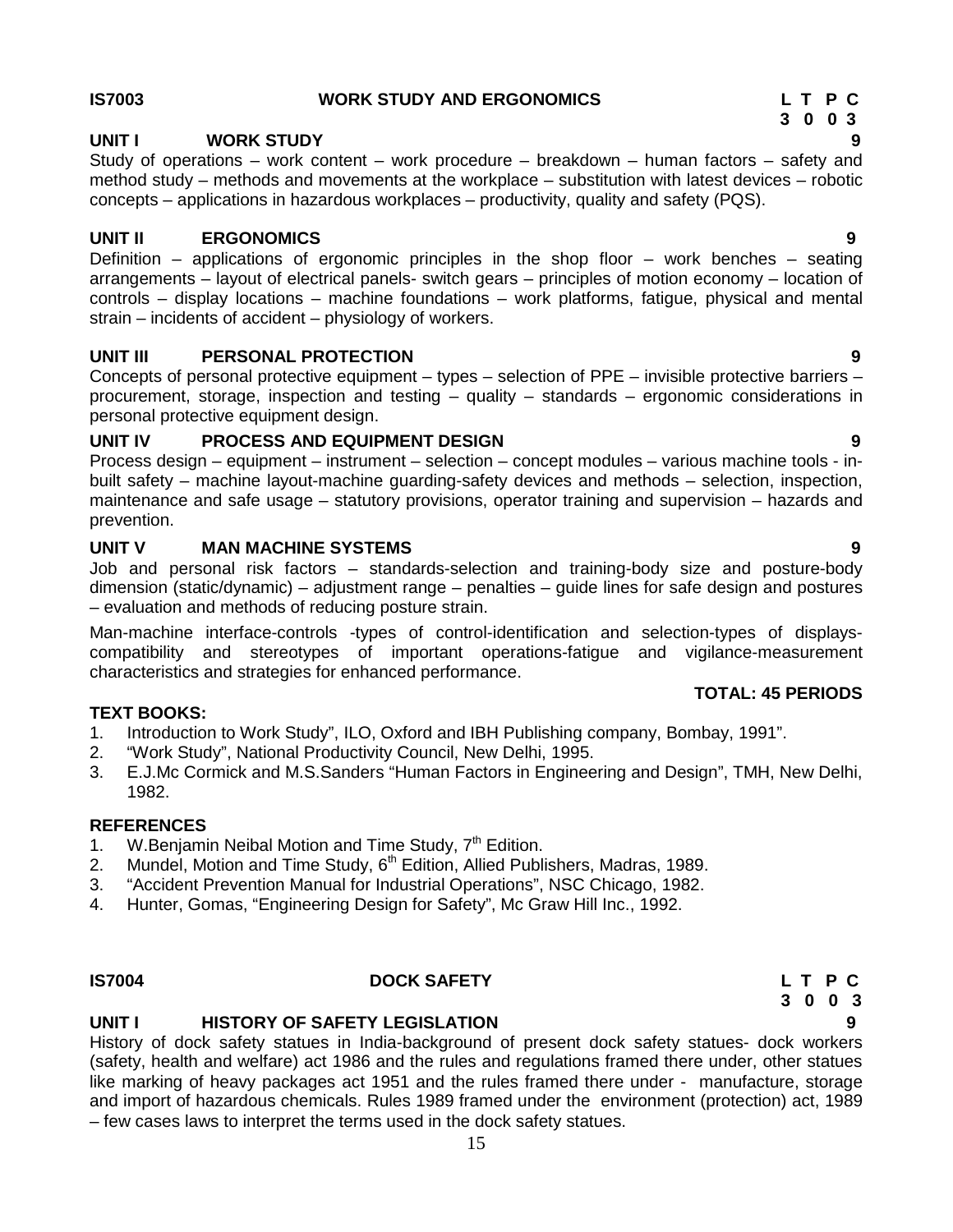Responsibility of different agencies for safety, health and welfare involved in dock work – responsibilities of port authorities – dock labour board – owner of ship master, agent of ship – owner of lifting appliances and loose gear etc. – employers of dock workers like stevedores – clearing and forwarding agents – competent persons and dock worker. Forums for promoting safety and health in ports – Safe Committees and Advisory Committees. Their functions, training of dock workers.

#### **UNIT II WORKING ON BOARD THE SHIP 9**

Types of cargo ships – working on board ships – Safety in handling of hatch beams – hatch covers including its marking, Mechanical operated hatch covers of different types and its safety features – safety in chipping and painting operations on board ships – safe means of accesses – safety in storage etc. – illumination of decks and in holds – hazards in working inside the hold of the ship and on decks – safety precautions needed – safety in use of transport equipment - internal combustible engines like fort-lift trucks-pay loaders etc. Working with electricity and electrical management – Storage – types, hazardous cargo.

#### **UNIT III LIFTING APPLIANCES 9**

Different types of lifting appliances – construction, maintenance and use, various methods of rigging of derricks, safety in the use of container handling/lifting appliances like portainers, transtainer, top lift trucks and other containers – testing and examination of lifting appliances – portainers – transtainers – toplift trucks – derricks in different rigging etc.

Use and care of synthetic and natural fiber ropes – wire rope chains, different types of slings and loose gears.

#### **UNIT IV TRANSPORT EQUIPMENT 9**

The different types of equipment for transporting containers and safety in their use-safety in the use of self loading container vehicles, container side lifter, fork lift truck, dock railways, conveyors and cranes.

Safe use of special lift trucks inside containers – Testing, examination and inspection of containers – carriage of dangerous goods in containers and maintenance and certification of containers for safe operation

Handling of different types of cargo – stacking and unstacking both on board the ship and ashore – loading and unloading of cargo identification of berths/walking for transfer operation of specific chemical from ship to shore and vice versa – restriction of loading and unloading operations.

#### **UNIT V EMERGENCY ACTION PLAN AND DOCK WORKERS (SHW) REGULATIONS 1990 9**

Emergency action Plans for fire and explosions - collapse of lifting appliances and buildings, sheds etc., - gas leakages and precautions concerning spillage of dangerous goods etc., - Preparation of on site emergency plan and safety report.

Dock workers (SHW) rules and regulations 1990-related to lifting appliances, Container handling, loading and unloading, handling of hatch coverings and beams, Cargo handling, conveyors, dock railways, forklift.

#### **TOTAL: 45 PERIODS**

#### **TEXT BOOKS:**

1. Safety and Health in Dock work, IInd Edition, ILO, 1992.

2. "Dock Safety" Thane Belapur Industries Association, Mumbai.

#### **REFERENCES**

- 1. Taylor D.A., ""Introduction to Marine Engineering".
- 2. Srinivasan "Harbour, Dock and Tunnel Engineering"
- 3. Bindra SR "Course in Dock and Harbour Engineering"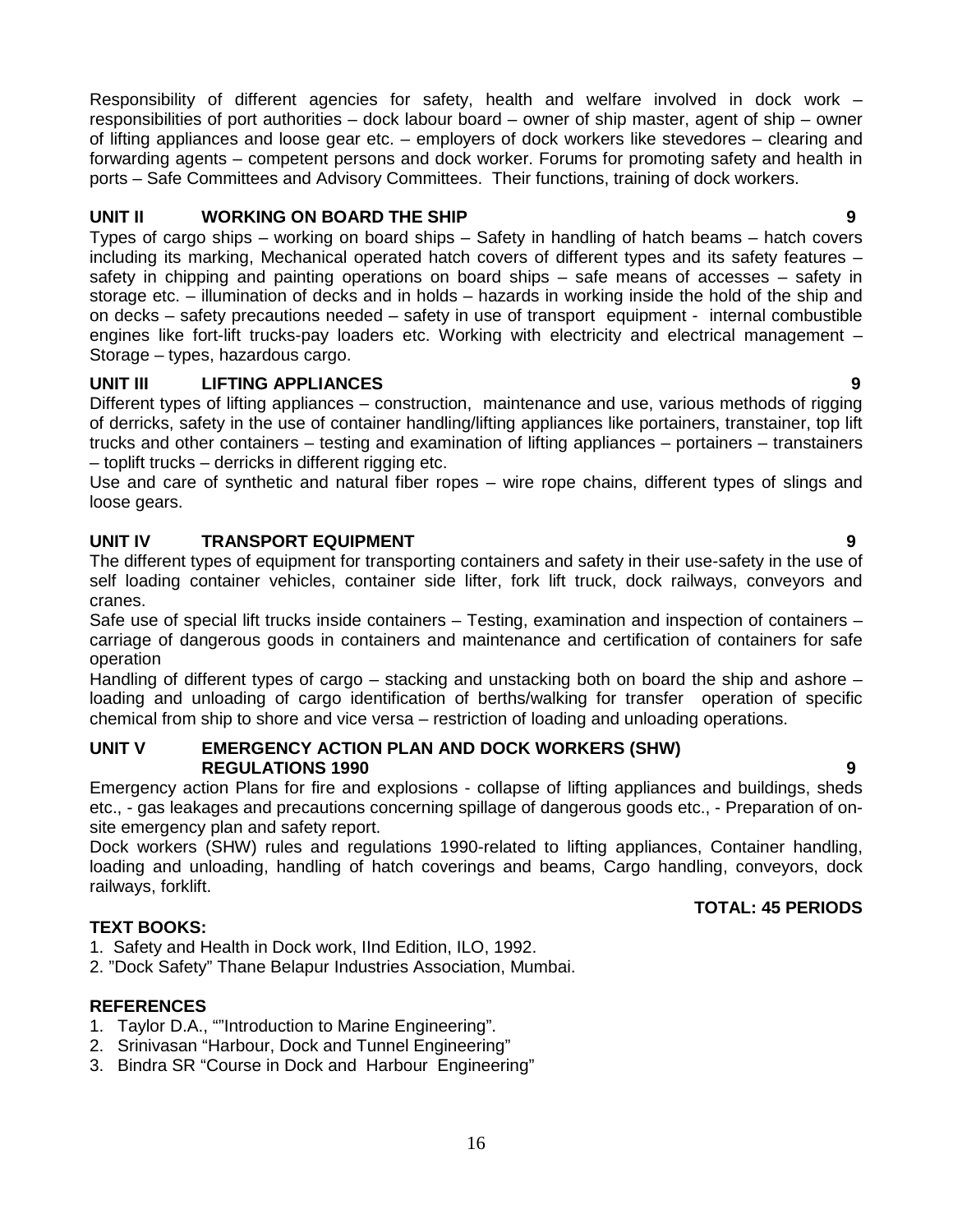#### **IS7005 SAFETY IN CONSTRUCTION L T P C**

#### **UNIT I ACCIDENTS CAUSES AND MANAGEMENT SYSTEMS 9**

Problems impeding safety in construction industry- causes of fatal accidents, types and causes of accidents related to various construction activities, human factors associated with these accident – construction regulations, contractual clauses – Pre contract activates, preconstruction meeting design aids for safe construction – permits to work – quality assurance in construction - compensation – Recording of accidents and safety measures – Education and training

#### **UNIT II HAZARDS OF CONSTRUCTION AND PREVENTION 9**

Excavations, basement and wide excavation, trenches, shafts – scaffolding , types, causes of accidents, scaffold inspection checklist – false work – erection of structural frame work, dismantling – tunneling – blasting, pre blast and post blast inspection – confined spaces – working on contaminated sites – work over water - road works – power plant constructions – construction of high rise buildings.

#### **UNIT III WORKING AT HEIGHTS 9**

Fall protection in construction OSHA 3146 – OSHA requirement for working at heights, Safe access and egress – safe use of ladders- Scaffoldings , requirement for safe work platforms, stairways, gangways and ramps – fall prevention and fall protection , safety belts, safety nets, fall arrestors, controlled access zones, safety monitoring systems – working on fragile roofs, work permit systems, height pass – accident case studies.

#### **UNIT IV CONSTRUCTION MACHINERY 9**

Selection, operation, inspection and testing of hoisting cranes, mobile cranes, tower cranes, crane inspection checklist - builder's hoist, winches, chain pulley blocks – use of conveyors - concrete mixers, concrete vibrators – safety in earth moving equipment, excavators, dozers, loaders, dumpers, motor grader, concrete pumps, welding machines, use of portable electrical tools, drills, grinding tools, manual handling scaffolding, hoisting cranes – use of conveyors and mobile cranes – manual handling.

#### **UNIT V SAFETY IN DEMOLITION WORK 9**

Safety in demolition work, manual, mechanical, using explosive - keys to safe demolition, pre survey inspection, method statement, site supervision, safe clearance zone, health hazards from demolition - Indian standard - trusses, girders and beams – first aid – fire hazards and preventing methods – interesting experiences at the construction site against the fire accidents.

#### **REFERENCES**

- 1. Hudson, R.,"Construction hazard and Safety Hand book, Butter Worth's, 1985.
- 2. Jnathea D.Sime, "Safety in the Build Environment", London, 1988.
- 3. V.J.Davies and K.Thomasin "Construction Safety Hand Book" Thomas Telford Ltd., London, 1990.
- 4. Handbook of OSHA Construction safety and health charles D. Reese and James V. Edison

### **IS7006 TRANSPORT SAFETY L T P C**

#### **UNIT I TRANSPORTATION OF HAZARDOUS GOODS 9**

Transport emergency card (TREM) – driver training-parking of tankers on the highways-speed of the vehicle – warning symbols – design of the tanker lorries -static electricity-responsibilities of driver – inspection and maintenance of vehicles-check list- loading and decanting procedures – communication.

**3 0 0 3**

- 
- 

**3 0 0 3**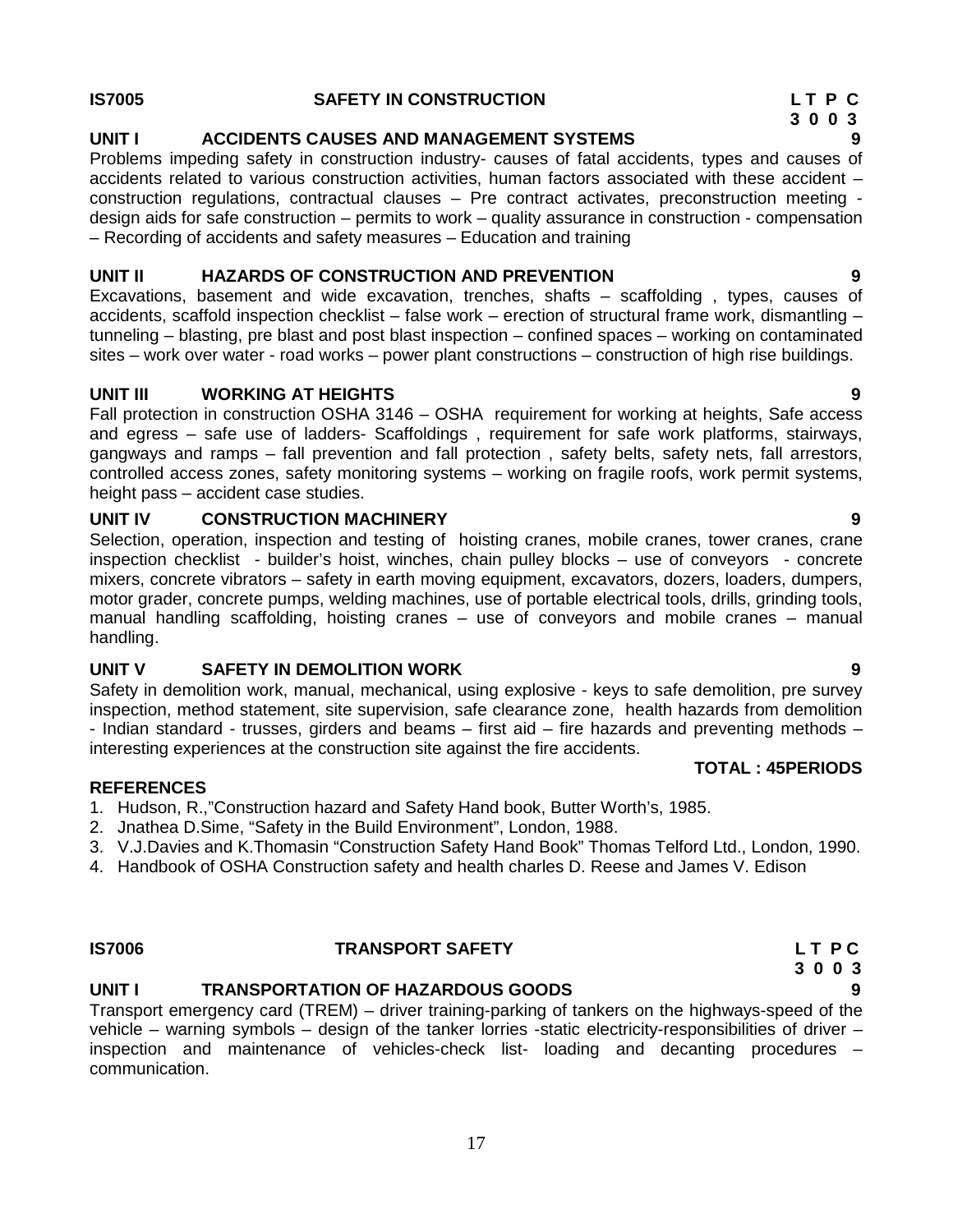#### **UNIT II ROAD TRANSPORT 8**

Introduction – factors for improving safety on roads – causes of accidents due to drivers and pedestrians-design, selection, operation and maintenance of motor trucks-preventive maintenance check lists-motor vehicles act – motor vehicle insurance and surveys.

#### **UNIT III DRIVER AND SAFETY 9**

Driver safety programme – selection of drivers – driver training-tacho-graph-driving test-driver's responsibility-accident reporting and investigation procedures-fleet accident frequency-safe driving incentives-slogans in driver cabin-motor vehicle transport workers act- driver relaxation and rest pauses – speed and fuel conservation – emergency planning and Haz mat codes

### **UNIT IV ROAD SAFETY 10**

Road alignment and gradient-reconnaissance-ruling gradient-maximum rise per k.m.- factors influencing alignment like tractive resistance, tractive force, direct alignment, vertical curves-breaking characteristics of vehicle-skidding-restriction of speeds-significance of speeds- Pavement conditions – Sight distance – Safety at intersections – Traffic control lines and guide posts-guard rails and barriers – street lighting and illumination overloading-concentration of driver.

Plant railway: Clearance-track-warning methods-loading and unloading-moving cars-safety practices.

### **UNIT V SHOP FLOOR AND REPAIR SHOP SAFETY 9**

Transport precautions-safety on manual, mechanical handling equipment operations-safe driving movement of cranes-conveyors etc., servicing and maintenance equipment-grease rack operation wash rack operation-battery charging-gasoline handling-other safe practices-off the road motorized equipment.

#### **TEXT BOOKS:**

- 1. Popkes, C.A. "Traffic Control and Road Accident Prevention" Chapman and Hall Limited, 1986.
- 2. Babkov, V.F., "Road Conditions and Traffic Safety" MIR Publications, Moscow, 1986.

#### **REFERENCES**

- 1. Kadiyali, "Traffic Engineering and Transport Planning" Khanna Publishers, New Delhi, 1983.
- 2. Motor Vehicles Act, 1988, Government of India.
- 3. "Accident Prevention Manual for Industrial Operations", NSC, Chicago, 1982.
- 4. Pasricha, "Road Safety guide for drivers of heavy vehicle" Nasha Publications, Mumbai, 1999.
- 5. K.W.Ogden, "Safer Roads A guide to Road Safety Engineering"

### **IS7007 FIRE WORKS SAFETY L T P C**

### **UNIT I PROPERTIES OF FIREWORKS CHEMICALS 9**

Fire properties – potassium nitrate (KN03), potassium chlorate (KCl03), barium nitrate (BaNO3), calcium nitrate (CaNO3), Sulphur (S), Phosphorous (P), antimony (Sb), Pyro Aluminum (A1) powder- Reactions-metal powders, Borax, ammonia (NH3) – Strontium Nitrate, Sodium Nitrate, Potassium per chloride. Fire and explosion, impact and friction sensitivity.

#### **UNIT II STATIC CHARGE AND DUST 9**

Concept-prevention-earthing-copper plates-dress materials-static charge meter lightning, Causes effects-hazards in fire works factories-lightning arrestor :concept-installation-earth pit-maintenanceresistance-legal requirements-case studies.

Dust: size-desirable, non-respirable-biologicalbarriers-hazards-personal protective equipment pollution prevention.

### **TOTAL : 45 PERIODS**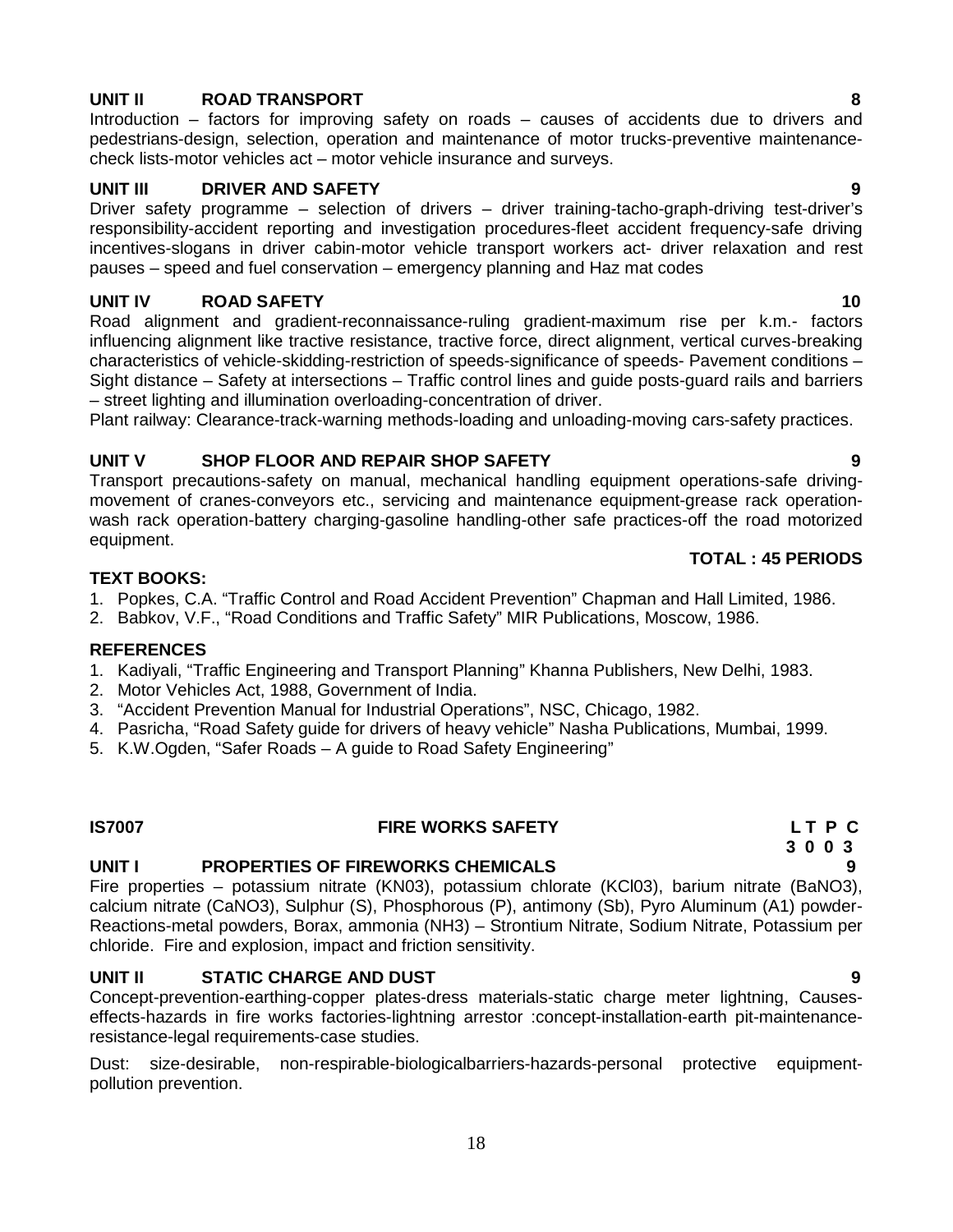#### **UNIT III PROCESS SAFETY 8**

Safe-quantity, mixing-filling-fuse cutting – fuse fixing – finishing – drying at various stages-packing storage-hand tools-materials, layout: building-distances- factories act – explosive act and rules – fire prevention and control – risk related fireworks industries.

#### **UNIT IV MATERIAL HANDLING 10**

Manual handling – wheel barrows-trucks-bullock carts-cycles-automobiles-fuse handling – paper caps handling-nitric acid handling in snake eggs manufacture-handling the mix in this factory-material movement-godown-waste pit.

#### **TRANSPORTATION:**

Packing-magazine-design of vehicles for explosive transports loading into automobiles-transport restrictions-case studies-overhead power lines-driver habits-intermediate parking-fire extinguishersloose chemicals handling and transport.

#### **UNIT V WASTE CONTROL AND USER SAFETY 9**

Concepts of wastes – Wastes in fire works-Disposal-Spillages-storage of residues. Consumer anxiety hazards in display-methods in other countries-fires, burns and scalds-sales outlets-restrictions-role of fire service.

#### **TOTAL : 45 PERIODS**

#### **TEXT BOOKS :**

- 1. K.N.Ghosh, "Principles of fireworks", H.Khatsuria, Sivakasi, 1987.
- 2. "Proceedings of National seminar on Fireworks Safety-1999", MSEC-1999.

#### **REFERENCES**

- 1. "Seminar on explosives", Dept.of of explosives.
- 2. J.A.Purkiss, "Fireworks-Fire Safety Engineering"
- 3. Bill of once, "Fireworks Safety manual"
- 4. "Goeff, "Dust Explosion prevention, Part 1"
- 5. A.Chelladurai, "Fireworks related accidents"
- 6. A.Chelladurai, "Fireworks principles and practice"
- 7. A.Chelladurai, "History of the fireworks in India" Brock, "History of fireworks"

#### **IS7008 SAFETY IN POWDER HANDLING L T P C**

#### **UNIT I INTRODUCTION 8**

Powder classification-physical, chemical and other properties-metal powders-other non-metallic powders-handling methods-manual, mechanical, automatic-charges on powders-charge distribution charging of powders.

#### **UNIT II METAL POWDERS AND CHARACTERIZATION 10**

Atomization, types – milling – electro deposition – spray drying, Production of iron powder, Aluminium powder, Titanium – screening and cleaning of metals – Explosivity and pyrophoricity – toxicity

Particle size and size distribution – measurement, types and significance – particle shape analysis, methods, surface area, density, porosity, flowrate – testing.

Metal powders, applications as fuel, solid propellants, explosives, pyrotechnics.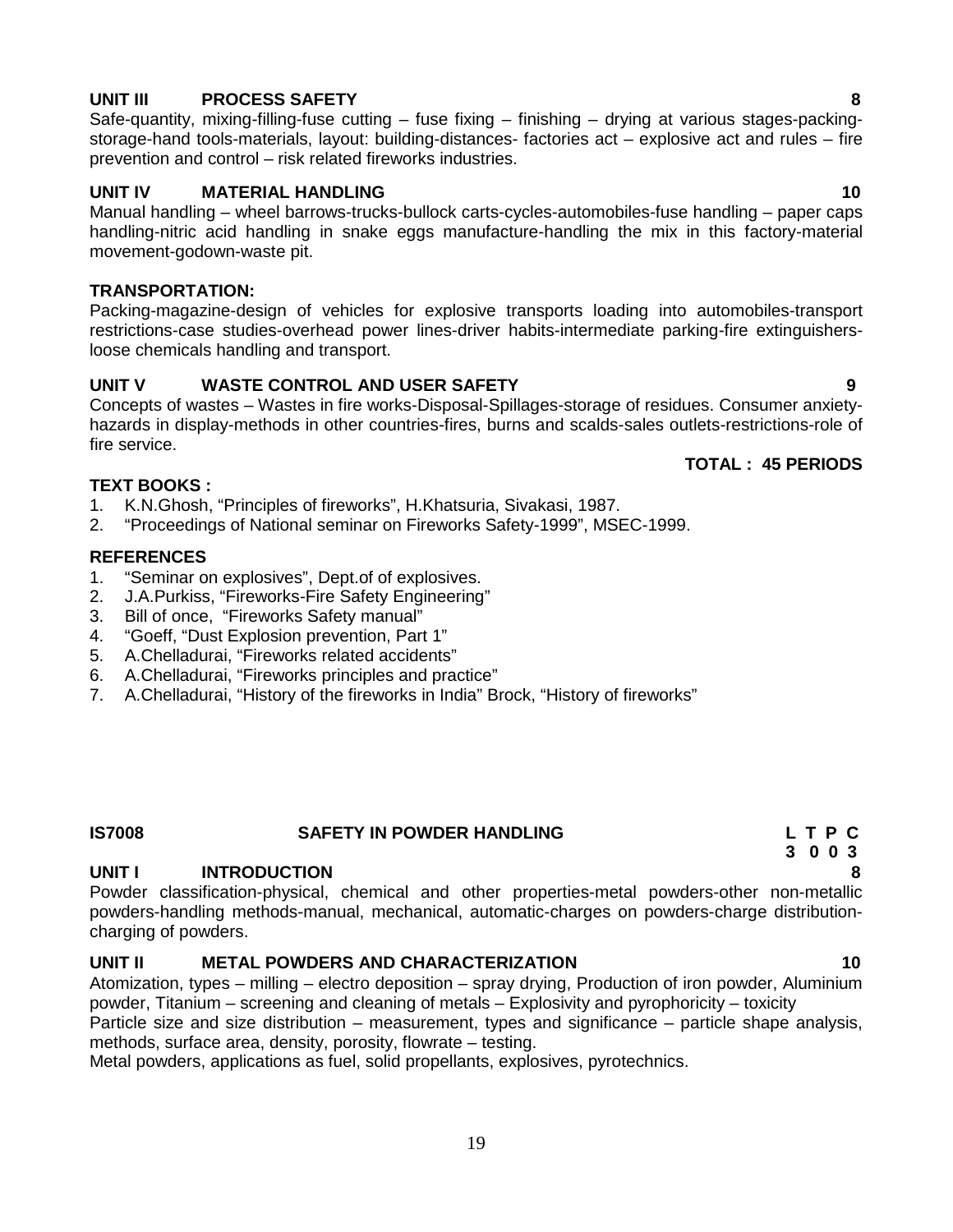#### **UNIT III DUST EXPLOSION 9**

Industrial dust, dust explosion accidents – explosibility characteristics, minimum explosive concentration, minimum ignition energy, explosion pressure characteristics, maximum permissible oxygen concentration- explosibility tests, Hartmann vertical tube apparatus, horizontal tube apparatus, inflammatory apparatus, Godbert and Greenward furnace. Explosibility classification – Hybrid test – gas mixtures – Dust ignition sources – Dust explosion prevention – Dust explosion protection – Dust explosion venting, vent coefficient, various methods of design – venting of ducts and pipes – dust fire.

#### **UNIT IV DUST HANDLING PLANTS AND ELECTRO STATIC HAZARDS 9**

Grinding mills, conveyors, bucket elevators, dust separators, dust filters, cyclones, driers, spray driers, silos, grain elevators, typical applications, hazards.

Electrostatic charges-energy released-type of discharge-spark-carona-insulating powders-propagating brush discharge-discharge in bulk lightning hazards in powder coating-electroplating.

#### **UNIT V DUST EVALUATION AND CONTROL 9**

Evaluation, methodology, Quantitative, sampling, measurements – control approaches and strategies – control of dust sources, dust transmission – role of workers, PPE and work practice – House keeping – storage –labelling – warning sign – restricted areas - Environmental protections.

Evaluation procedures and control measures for particulates (Respirable), Asbestos and other fibres, silica in coal mine - NIOSH guide to the selection and use of particulate respirators – case studies.

#### **REFERENCES**

- 1. Martin Glor, "Electro Static Hazard in Powder Handling" Research studies Press Ltd., England, 1988.
- 2. Major hazard control-ILO Geneva, 1987.
- 3. Seminar on "Hazard recognition and prevention in the work place-airborne dust" Vol.I and 2, SRMC, Chennai, 4/5, Sept.2000.
- 4. ASM Metals hand book, Ninth edition, Vol.7, Powder Metallurgy*.*

#### **IS 7009 NUCLEAR ENGINEERING AND SAFETY L T P C**

#### **UNIT I INTRODUCTION 9**

Binding energy – fission process – radio activity – alpha, beta and gamma rays radioactive decay – decay schemes – effects of radiation – neutron interaction – cross section – reaction rate – neutron moderation – multiplication – scattering – collision – fast fission – resonance escape – thermal utilization – criticality.

#### **UNIT II REACTOR CONTROL 9**

Control requirements in design considerations – means of control – control and shut down rods – their operation and operational problems – control rod worth – control instrumentation and monitoring – online central data processing system.

#### **UNIT III REACTOR TYPES 9**

Boiling water reactors – radioactivity of steam system – direct cycle and dual cycle power plants pressurized water reactors and pressurized heavy water reactors – fast breeder reactors and their role in power generation in the Indian context – conversion and breeding – doubling time – liquid metal coolants – nuclear power plants in India.

# **3 0 0 3**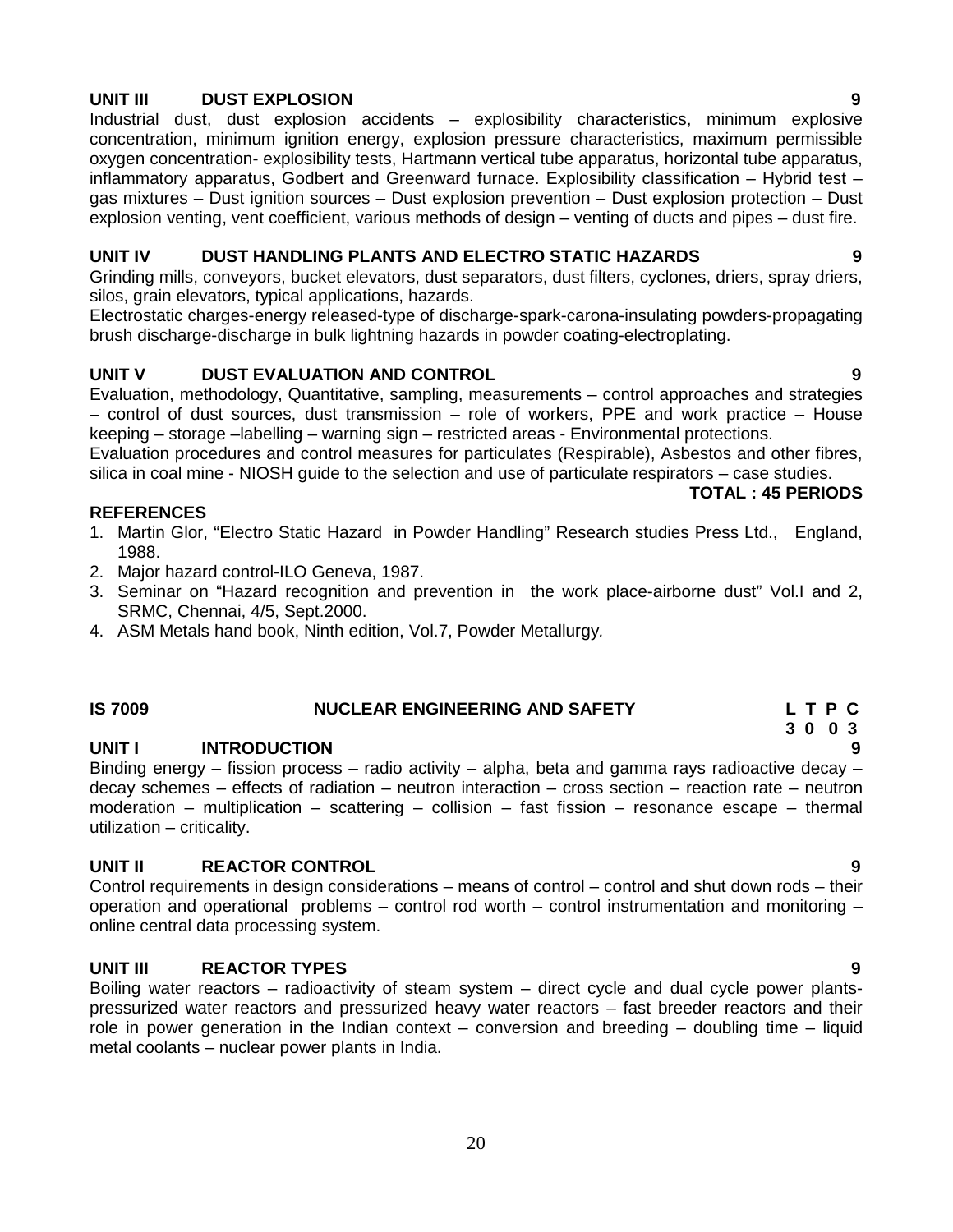#### **UNIT IV SAFETY OF NUCLEAR REACTORS 9**

Safety design principles – engineered safety features – site related factors – safety related systems – heat transport systems – reactor control and protection system – fire protection system – quality assurance in plant components – operational safety – safety regulation process – public awareness and emergency preparedness. Accident Case studies- Three Mile island and Chernobyl accident.

#### **UNIT V RADIATION CONTROL 9**

Radiation shielding – radiation dose – dose measurements – units of exposure – exposure limits – barriers for control of radioactivity release – control of radiation exposure to plant personnel – health physics surveillance – waste management and disposal practices – environmental releases.

#### **TOTAL: 45 PERIODS**

#### **TEXT BOOKS:**

- 1. M.M.E.L.Wakil, "Nuclear Power Engineering", International Text Book Co.
- 2. Sterman U.S.'"Thermal and Nuclear Power Stations", MIR Publications, Moscow, 1986.

#### **REFERENCES**

- 1. "Loss prevention in the process Industries" Frank P.Lees Butterworth-Hein-UK, 1990.
- 2. M.M.E.L.Wakil, "Nuclear Energy Conversion", International Text Book Co.
- 3. R.L.Murray, "Introduction to Nuclear Engineering", Prentice Hall.
- 4. Sri Ram K, "Basic Nuclear Engineering" Wiley Eastern Ltd., New Delhi, 1990.
- 5. Loffness, R.L., "Nuclear Power Plant" Van Nostrand Publications, 1979.

#### **IS7010 SAFETY IN TEXTILE INDUSTRY L T P C**

#### **UNIT I INTRODUCTION 9**

Introduction to process flow charts of i) short staple spinning, ii) long staple spinning, iii) viscose rayon and synthetic fibre, manufacturer, iv) spun and filament yarn to fabric manufacture, v) jute spinning and jute fabric manufacture-accident hazard, guarding of machinery and safety precautions in opening, carding, combing, drawing, flyer frames and ring frames, doubles, rotor spinning, winding, warping, softening/spinning specific to jute.

#### **UNIT II TEXTILE HAZARDS I 9**

Accident hazards i)sizing processes- cooking vessels, transports of size, hazards due to steam ii) Loom shed – shuttle looms and shuttless looms iii) knitting machines iv) non-wovens.

#### **UNIT III TEXTILE HAZARDS II 9**

Scouring, bleaching, dyeing, punting, mechanical finishing operations and effluents in textile processes.

#### **UNIT IV HEALTH AND WELFARE 9**

Health hazards in textile industry related to dust, fly and noise generated-control measures-relevant occupational diseases, personal protective equipment-health and welfare measures specific to textile industry, Special precautions for specific hazardous work environments.

#### **UNIT V SAFETY STATUS 9**

Relevant provision of factories act and rules and other statues applicable to textile industry – effluent treatment and waste disposal in textile industry. **TOTAL: 45 PERIODS**

#### **TEXT BOOK**

1. "Safety in Textile Industry" Thane Belapur Industries Association, Mumbai.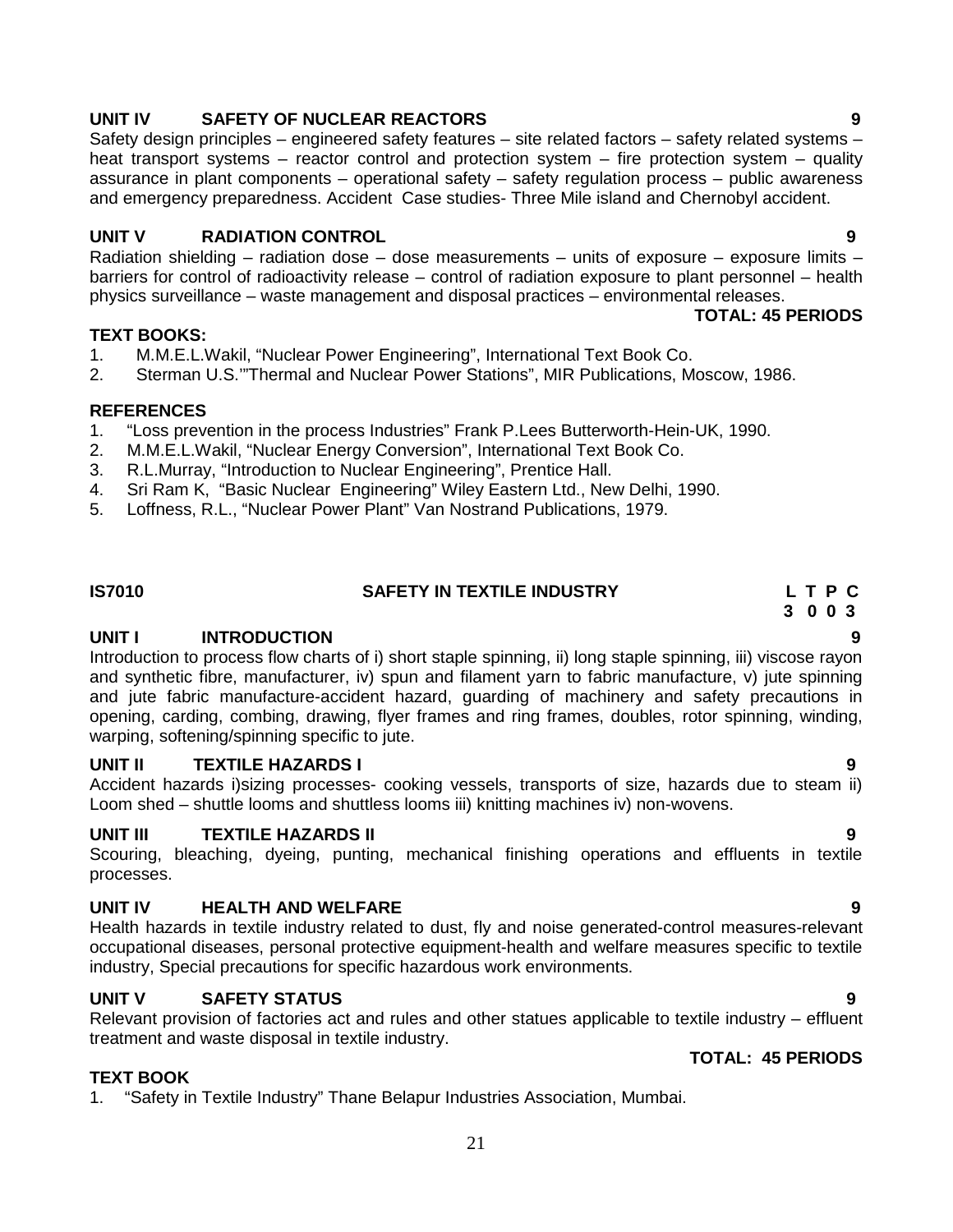#### **REFERENCES**

- 1. 100 Textile fires analysis, findings and recommendations LPA
- 2. Groover and Henry DS, "Hand book of textile testing and quality control"
- 3. "Quality tolerances for water for textile industry", BIS
- 4. Shenai, V.A. "A technology of textile processing", Vol.I, Textile Fibres
- 5. Little, A.H.,"Water supplies and the treatment and disposal of effluent"

#### **IS7011 SAFETY IN MINES L T P C**

#### **UNIT I OPENCAST MINES 9**

Causes and prevention of accident from: Heavy machinery, belt and bucket conveyors, drilling, hand tools-pneumatic systems, pumping, water, dust, electrical systems, fire prevention. Garage safety – accident reporting system-working condition-safe transportation – handling of explosives.

#### **UNIT II UNDERGROUND MINES 9**

Fall of roof and sides-effect of gases-fire and explosions-water flooding-warning sensors-gas detectors-occupational hazards-working conditions-winding and transportation.

#### **UNIT III TUNNELLING 9**

Hazards from: ground collapse, inundation and collapse of tunnel face, falls from platforms and danger from falling bodies. Atmospheric pollution (gases and dusts) – trapping –transport-noise electrical hazards-noise and vibration from: pneumatic tools and other machines – ventilation and lighting – personal protective equipment.

#### **UNIT IV RISK ASSESSMENT 9**

Basic concepts of risk-reliability and hazard potential-elements of risk assessment – statistical methods – control charts-appraisal of advanced techniques-fault tree analysis-failure mode and effect analysis – quantitative structure-activity relationship analysis-fuzzy model for risk assessment.

#### **UNIT V ACCIDENT ANALYSIS AND MANAGEMENT 9**

Accidents classification and analysis-fatal, serious, minor and reportable accidents – safety auditsrecent development of safety engineering approaches for mines-frequency rates-accident occurrenceinvestigation-measures for improving safety in mines-cost of accident-emergency preparedness – disaster management.

### **TOTAL: 45 PERIODS**

#### **TEXT BOOK:**

1. "Mine Health and Safety Management", Michael Karmis ed., SME, Littleton, Co.2001.

#### **REFERENCES**

- 1. Kejiriwal, B.K. Safety in Mines, Gyan Prakashan, Dhanbad, 2001.
- 2. DGMS Circulars-Ministry of Labour, Government of India press, OR Lovely Prakashan-DHANBAD, 2002.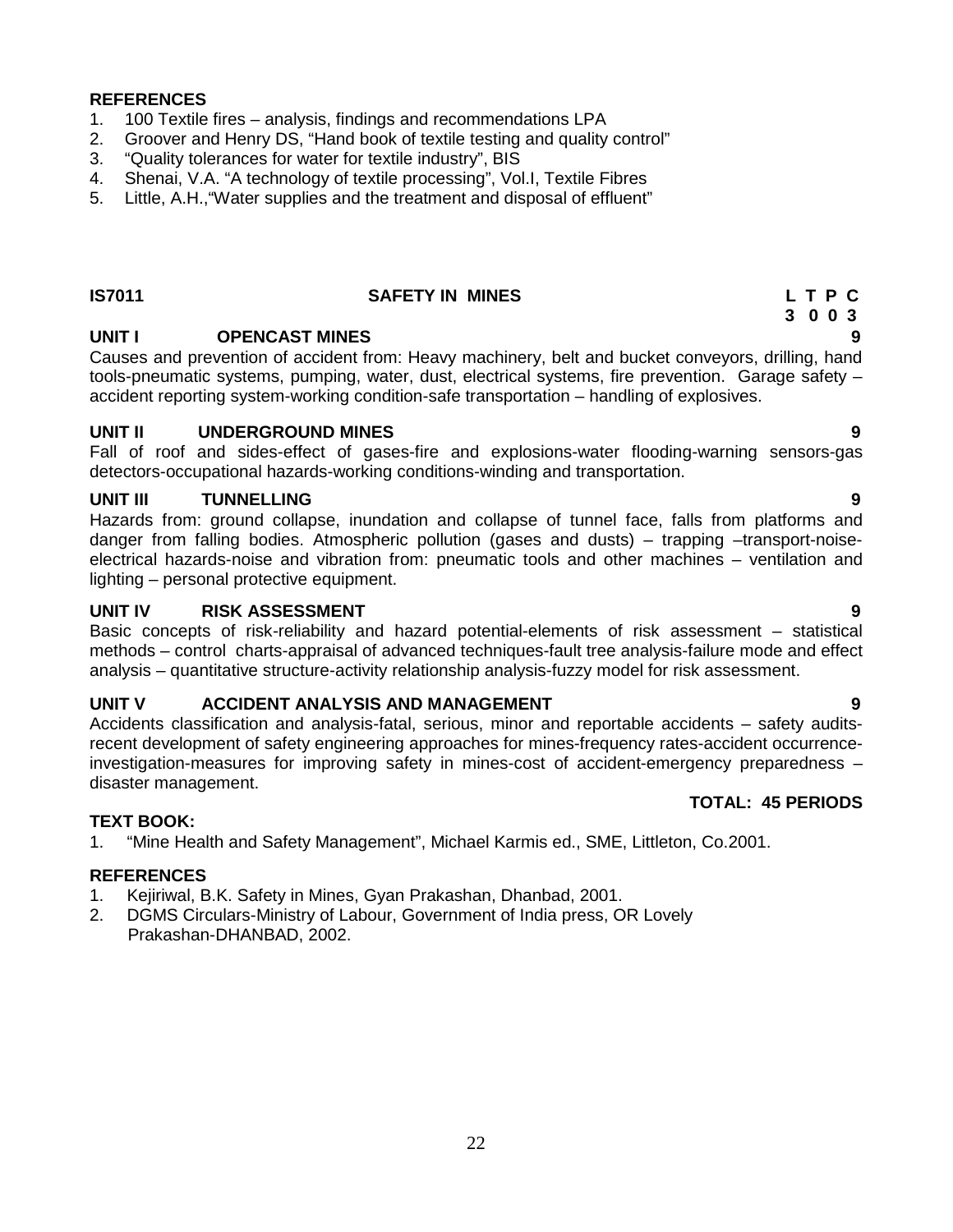#### **IS7012 SAFETY IN ENGINEERING INDUSTRY L T P C**

#### **UNIT I SAFETY IN METAL WORKING MACHINERY AND WOOD WORKING MACHINES 9**

General safety rules, principles, maintenance, Inspections of turning machines, boring machines, milling machine, planning machine and grinding machines, CNC machines,

Wood working machinery, types, safety principles, electrical guards, work area, material handling, inspection, standards and codes- saws, types, hazards.

#### **UNIT II PRINCIPLES OF MACHINE GUARDING 9**

Guarding during maintenance, Zero Mechanical State (ZMS), Definition, Policy for ZMS – guarding of hazards - point of operation protective devices, machine guarding, types, fixed guard, interlock guard, automatic guard, trip guard, electron eye, positional control guard, fixed guard fencing- guard construction- guard opening.

Selection and suitability: lathe-drilling-boring-milling-grinding-shaping-sawing-shearing-presses-forge hammer-flywheels-shafts-couplings-gears-sprockets wheels and chains-pulleys and belts-authorized entry to hazardous installations-benefits of good guarding systems.

#### **UNIT III SAFETY IN WELDING AND GAS CUTTING 9**

Gas welding and oxygen cutting, resistances welding, arc welding and cutting, common hazards, personal protective equipment, training, safety precautions in brazing, soldering and metalizing – explosive welding, selection, care and maintenance of the associated equipment and instruments – safety in generation, distribution and handling of industrial gases-colour coding – flashback arrestor – leak detection-pipe line safety-storage and handling of gas cylinders.

#### **UNIT IV SAFETY IN COLD FARMING AND HOT WORKING OF METALS 9**

Cold working, power presses, point of operation safe guarding, auxiliary mechanisms, feeding and cutting mechanism, hand or foot-operated presses, power press electric controls, power press set up and die removal, inspection and maintenance-metal sheers-press brakes.

Hot working safety in forging, hot rolling mill operation, safe guards in hot rolling mills – hot bending of pipes , hazards and control measures.

Safety in gas furnace operation, cupola, crucibles, ovens, foundry health hazards, work environment, material handling in foundries, foundry production cleaning and finishing foundry processes.

#### **UNIT V SAFETY IN FINISHING, INSPECTION AND TESTING 9**

Heat treatment operations, electro plating, paint shops, sand and shot blasting, safety in inspection and testing, dynamic balancing, hydro testing, valves, boiler drums and headers, pressure vessels, air leak test, steam testing, safety in radiography, personal monitoring devices, radiation hazards, engineering and administrative controls, Indian Boilers Regulation.

Health and welfare measures in engineering industry-pollution control in engineering industryindustrial waste disposal.

#### **REFERENCES**

- 1. "Accident Prevention Manual" NSC, Chicago, 1982.
- 2. "Occupational safety Manual" BHEL, Trichy, 1988.
- 3. "Safety Management by John V. Grimaldi and Rollin H. Simonds, All India Travelers Book seller, New Delhi, 1989.
- 4. "Safety in Industry" N.V. Krishnan Jaico Publishery House, 1996.
- 5. Indian Boiler acts and Regulations, Government of India.
- 6. Safety in the use of wood working machines, HMSO, UK 1992.
- 7. Health and Safety in welding and Allied processes, welding Institute, UK, High Tech. Publishing Ltd., London, 1989.

**3 0 0 3**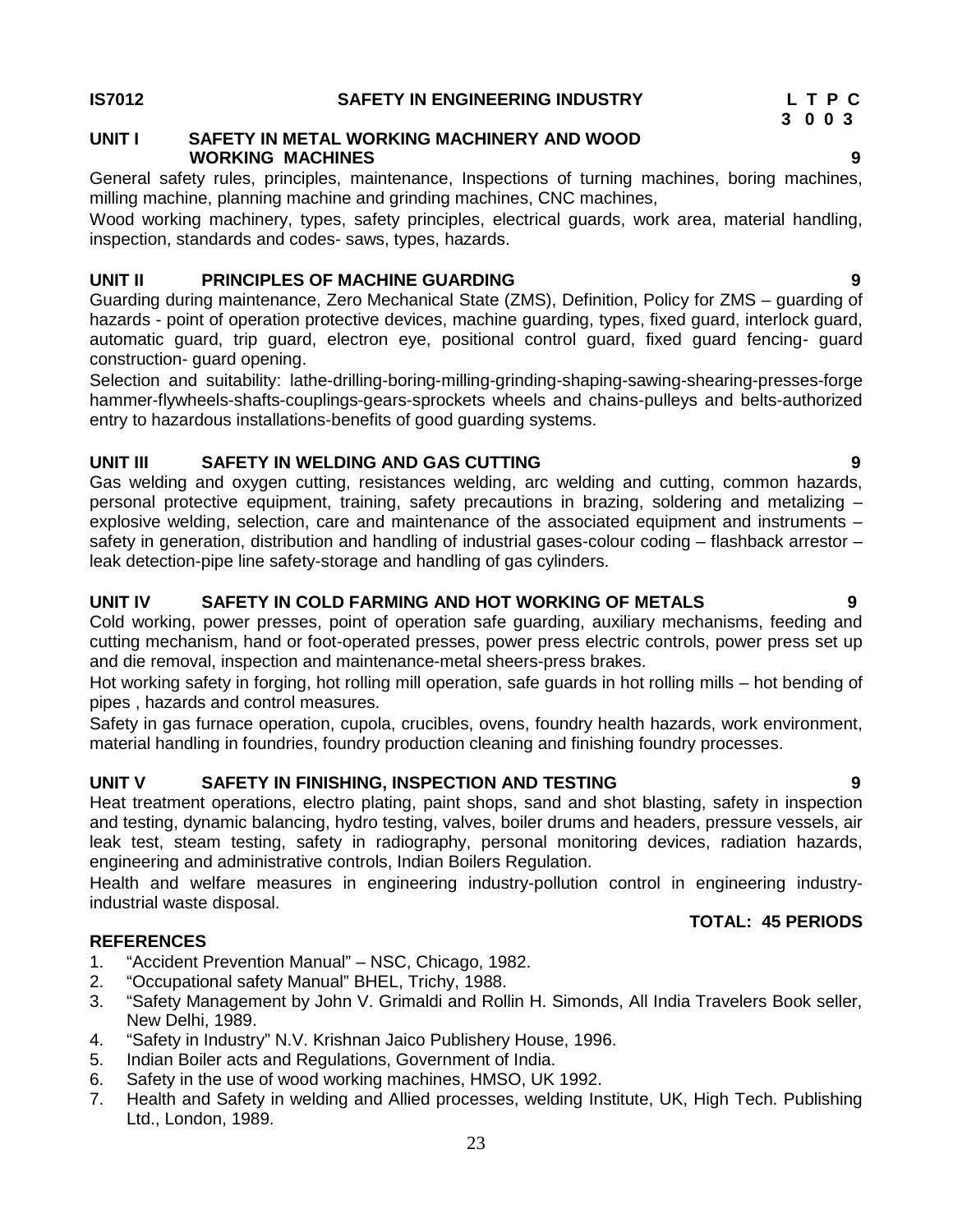#### **UNIT I PLANT LOCATION 9**

Selection of plant locations, territorial parameters, considerations of land, water, electricity, location for waste treatment and disposal, further expansions

Safe location of chemical storages, LPG, LNG, CNG, acetylene, ammonia, chlorine, explosives and propellants

#### **UNIT II PLANT LAYOUT 9**

Safe layout, equipment layout, safety system, fire hydrant locations, fire service rooms, facilities for safe effluent disposal and treatment tanks, site considerations, approach roads, plant railway lines, security towers.

Safe layout for process industries, engineering industry, construction sites, pharmaceuticals, pesticides, fertilizers, refineries, food processing, nuclear power stations, thermal power stations, metal powders manufacturing, fireworks and match works

#### **UNIT III WORKING CONDITIONS 9**

Principles of good ventilation, purpose, physiological and comfort level types, local and exhaust ventilation, hood and duct design, air conditioning, ventilation standards, application.

Purpose of lighting, types, advantages of good illumination, glare and its effect, lighting requirements for various work, standards- House keeping, principles of 5S.

#### **UNIT IV MANUAL MATERIAL HANDLING AND LIFTING TACKLES 9**

Preventing common injuries, lifting by hand, team lifting and carrying, handling specific shape machines and other heavy objects – accessories for manual handling, hand tools, jacks, hand trucks, dollies and wheel barrows – storage of specific materials - problems with hazardous materials, liquids, solids – storage and handling of cryogenic liquids - shipping and receiving, stock picking, dock boards, machine and tools, steel strapping and sacking, glass and nails, pitch and glue, boxes and cartons and car loading – personal protection – ergonomic considerations

Fiber rope, types, strength and working load inspection, rope in use, rope in storage - wire rope, construction, design factors, deterioration causes, sheaves and drums, lubrication, overloading, rope fitting, inspection and replacement – slings, types, method of attachment, rated capacities, alloy chain slings, hooks and attachment, inspection

#### **UNIT V MECHANICAL MATERIAL HANDLING 9**

Hoisting apparatus, types - cranes, types, design and construction, guards and limit devices, signals, operating rules, maintenance safety rules, inspection and inspection checklist – conveyors, precautions, types, applications.

Powered industrial trucks, requirements, operating principles, operators selection and training and performance test, inspection and maintenance, electric trucks, gasoline operated trucks, LPG trucks – power elevators, types of drives, hoist way and machine room emergency procedure, requirements for the handicapped, types- Escalator, safety devices and brakes, moving walks – man lifts, construction, brakes, inspection.

#### **TEXT BOOKS:**

- 1. "Encyclopedia of occupational safety and health", ILO Publication, 1985
- 2. "Accident prevention manual for industrial operations" N.S.C., Chicago, 1982.
- 3. Alexandrov. M.P. "Material handling equipment" Mir Publishers, Moscow, 1981
- 4. APPLE M. JAMES "Plant layout and material handling", 3<sup>rd</sup> edition, John Wiley and sons.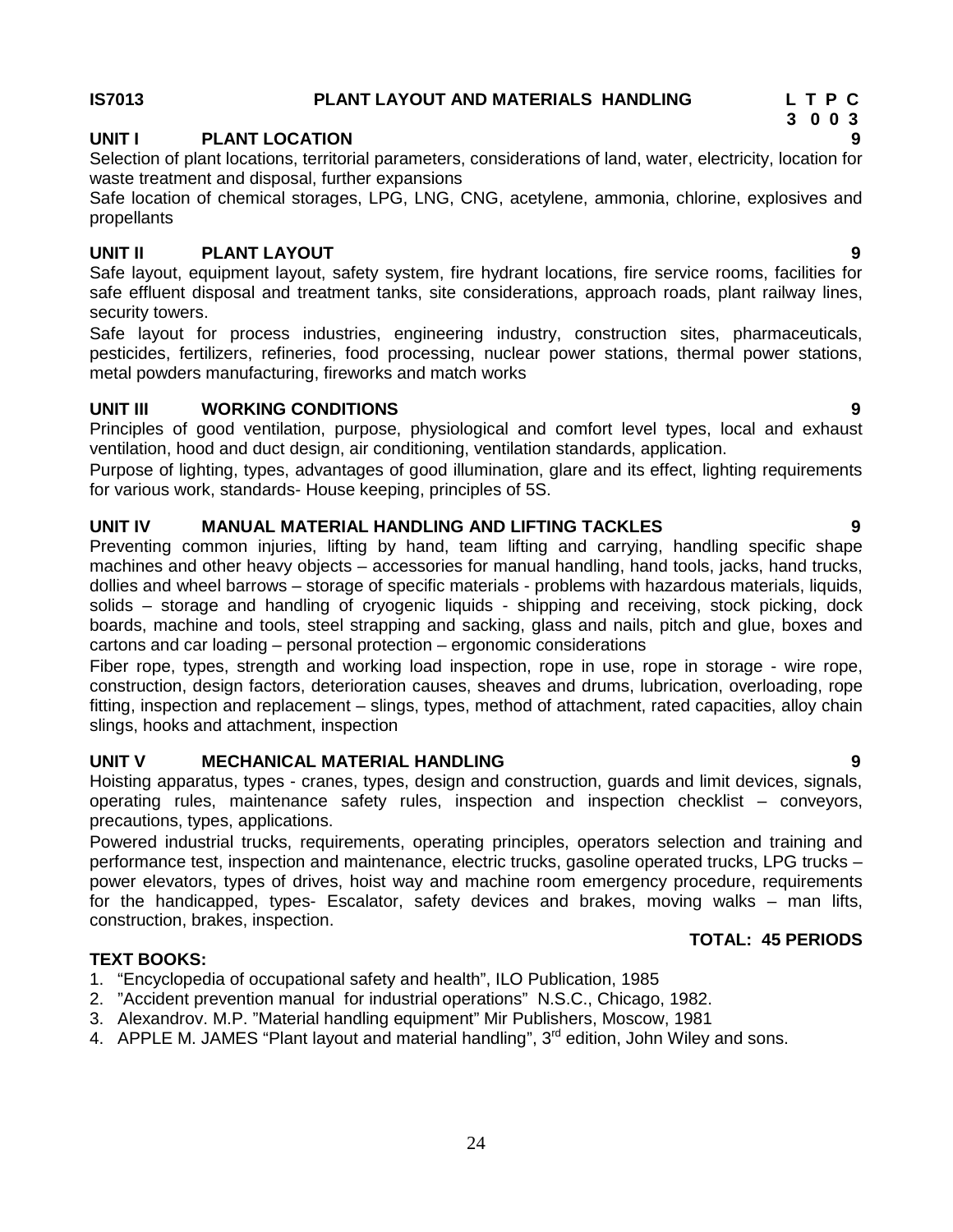#### **REFERENCES**

- 1. Spivakosky, "Conveyors and related Equipment", Vol.I and II Peace Pub. Moscow, 1982.
- 2. Rudenko, N., "Material handling Equipments", Mir Publishers, 1981.
- 3. Reymond, A.Kulwice, "Material Handling Hand Book II", John Wiley and Sons, New York, 1985.
- 4. "Safety and good house keeping", N.P.C. New Delhi, 1985.
- 5. "Industrial ventilation (A manual for recommended practice), American conference of Governmental Industrial Hygiene, USA, 1984.

#### **IS7014 DISASTER MANAGEMENT L T P C**

### **3 0 0 3**

#### **UNIT I 10**

Philosophy of Disaster management-Introduction to Disaster mitigation-Hydrological, Coastal and Marine Disasters-Atmospheric disasters-Geological, meteorological phenomena-Mass Movement and Land Disasters-Forest related disasters-Wind and water related disasters-deforestation-Use of space technology for control of geological disasters-Master thesis

#### **UNIT II 10**

Technological Disasters-Case studies of Technology disasters with statistical details-Emergencies and control measures-APELL-Onsite and Offsite emergencies-Crisis management groups-Emergency centers and their functions throughout the country-Softwares on emergency controls-Monitoring devices for detection of gases in the atmosphere-Right to know act

#### **UNIT III 8**

Introduction to Sustainable Development-Bio Diversity-Atmospheric pollution-Global warming and Ozone Depletion-ODS banking and phasing out-Sea level rise-El Nino and climate changes-Eco friendly products-Green movements-Green philosophy-Environmental Policies-Environmental Impact Assessment-case studies-Life cycle

**UNIT IV 8** Offshore and onshore drilling-control of fires-Case studies-Marine pollution and control-Toxic, hazardous and Nuclear wastes-state of India's and Global environmental issues-carcinogens-complex emergencies-Earthquake disasters-the nature-extreme event analysis-the immune system-proof and limits-

**UNIT V 10** Environmental education-Population and community ecology-Natural resources conservation- Environmental protection and law-Research methodology and systems analysis-Natural resources conservation-Policy initiatives and future prospects-Risk assessment process, assessment for different disaster types-Assessment data use, destructive capacity-risk adjustment-choice-loss acceptance-disaster aid- public liability insurance-stock taking and vulnerability analysis-disaster profile of the country-national policies-objectives and standards-physical event modification preparedness, forecasting and warning, land use planning

#### **REFERENCES**

- 1. Introduction to Environmental Engineering and Science, Gilbert, M. Masters
- 2. Environmental Science, Miller, G. Tylor
- 3. Environmental Science sustaining the earth, G. Tylor, Miller
- 4. Principles of Environmental Science and Engineering, Bagad Vilas.
- 5. Principles of Environmental Science and Engineering, R. Sivakumar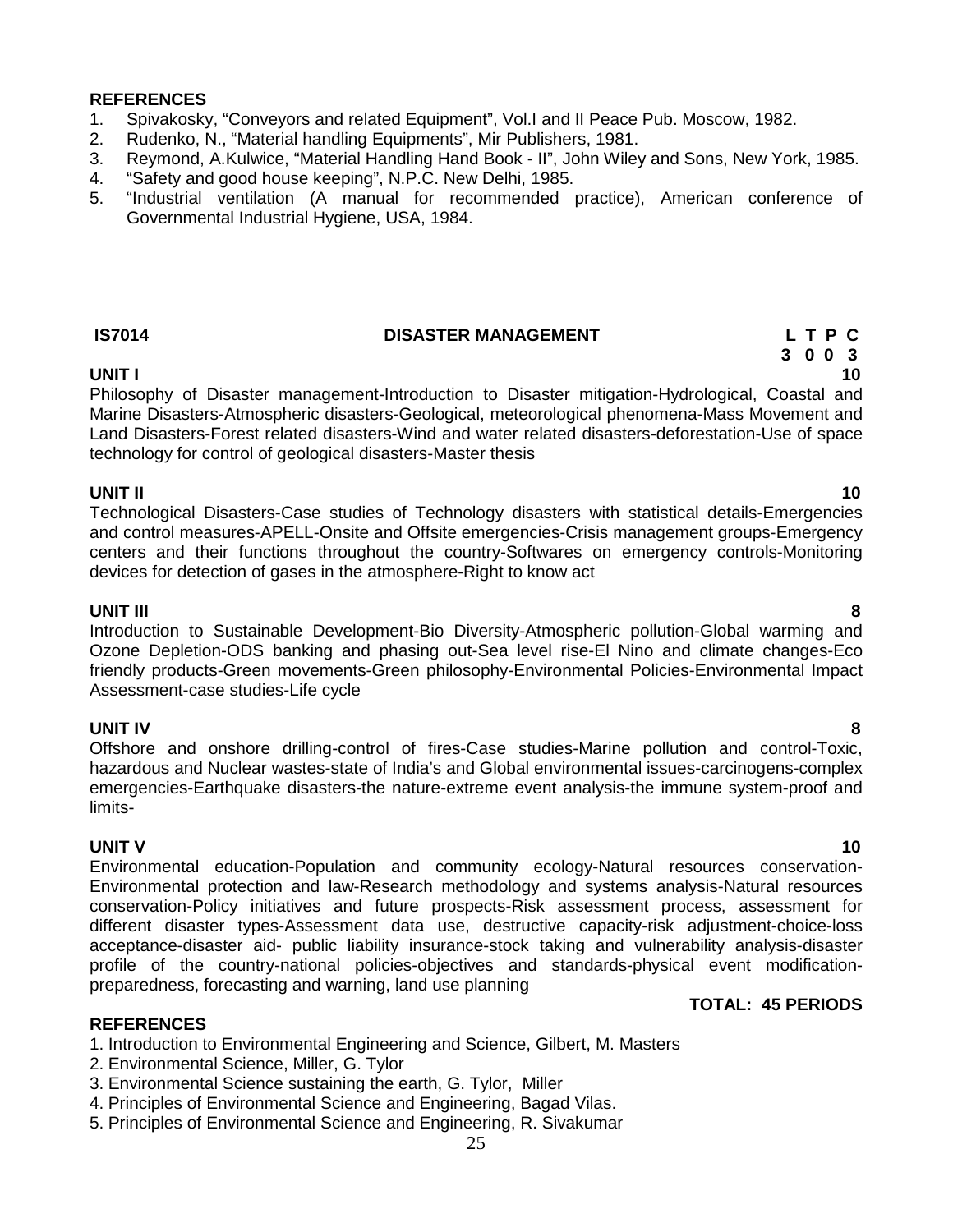#### **IS7015 OHSAS 18000 AND ISO 14000 L T P C**

### **UNIT I OHSAS STANDARD 9**

Introduction – Development of OHSAS standard – Structure and features of OSHAS 18001 – Benefits of certification-certification procedure – OH and S management system element, specification and scope - correspondence between OHSAS 18001, ISO 14001:1996 and ISO 9001:1994 – Guidelines (18002:2000) for implementing OHSAS 18001.

### **UNIT II OHSAS 18001 POLICY AND PLANNING 9**

Developing OH and S policy– Guidelines – Developments - procedure - Content of OH and S policy – General principle, strategy and planning, specific goals, compliance – methodology.

Planning – Guidelines, methodology steps developing action plan – Analysis and identify the priorities, objective and Targets, short term action plan, benefits and cost of each option, Development of action plan.

#### **UNIT III IMPLEMENTATION AND OPERATION, CHECKING AND REVIEW 9**

Guidelines for structure and Responsibilities, Top Management, middle level management, co ordinator and employees - Developing procedures, identifying training needs, providing training, documentation of training, Training methodology consultation and communications.

Checking and Review; performance measurement and monitoring, Proactive and Reactive monitoring, measurement techniques, inspections, measuring equipment - Accidents reports, Process and procedures, recording, investigation corrective action and follow up - records and records management. Handling documentation, information, records.

### **UNIT IV ISO 14001 9**

EMS, ISO 14001, specifications, objectives, Environmental Policy, Guidelines and Principles (ISO 14004), clauses 4.1 to 4.5. Documentation requirements, 3 levels of documentation for a ISO 14000 based EMS, steps in ISO 14001.

Implementation plan, Registration, Importance of ISO 14000 to the Management. Auditing ISO14000- General principles of Environmental Audit, Auditor, steps in audit, Audit plan.

### **UNIT V ENVIRONMENT IMPACT ASSESSMENT 9**

ISO 14040(LCA), General principles of LCA, Stages of LCA, Report and Review. ISO 14020 (Eco labeling) – History, 14021, 14024, Type I labels, Type II labels, ISO 14024, principles, rules for eco labeling before company attempts for it. Advantages. EIA in EMS, Types of EIA, EIA methodology EIS, Scope, Benefits.

Audit-methodology, Auditors Audit results management review-Continual improvement. **TOTAL: 45 PERIODS**

### **REFERENCE**

1. ISO 9000 to OHSAS 18001, Dr. K.C. Arora, S.K. Kataria and Sons, Delhi.

### **UNIT I ERGONOMICS AND ANATOMY 9**

Introduction to ergonomics: The focus of ergonomics**,** ergonomics and its areas of application in the work system, a brief history of ergonomics, attempts to humanize work, modern ergonomics, future directions for ergonomics

Anatomy, Posture and Body Mechanics: Some basic body mechanics, anatomy of the sprine and pelvis related to posture, posture stability and posture adaptation, low back pain, risk factors for

### **IS7016 HUMAN FACTORS IN ENGINEERING L T P C 3 0 0 3**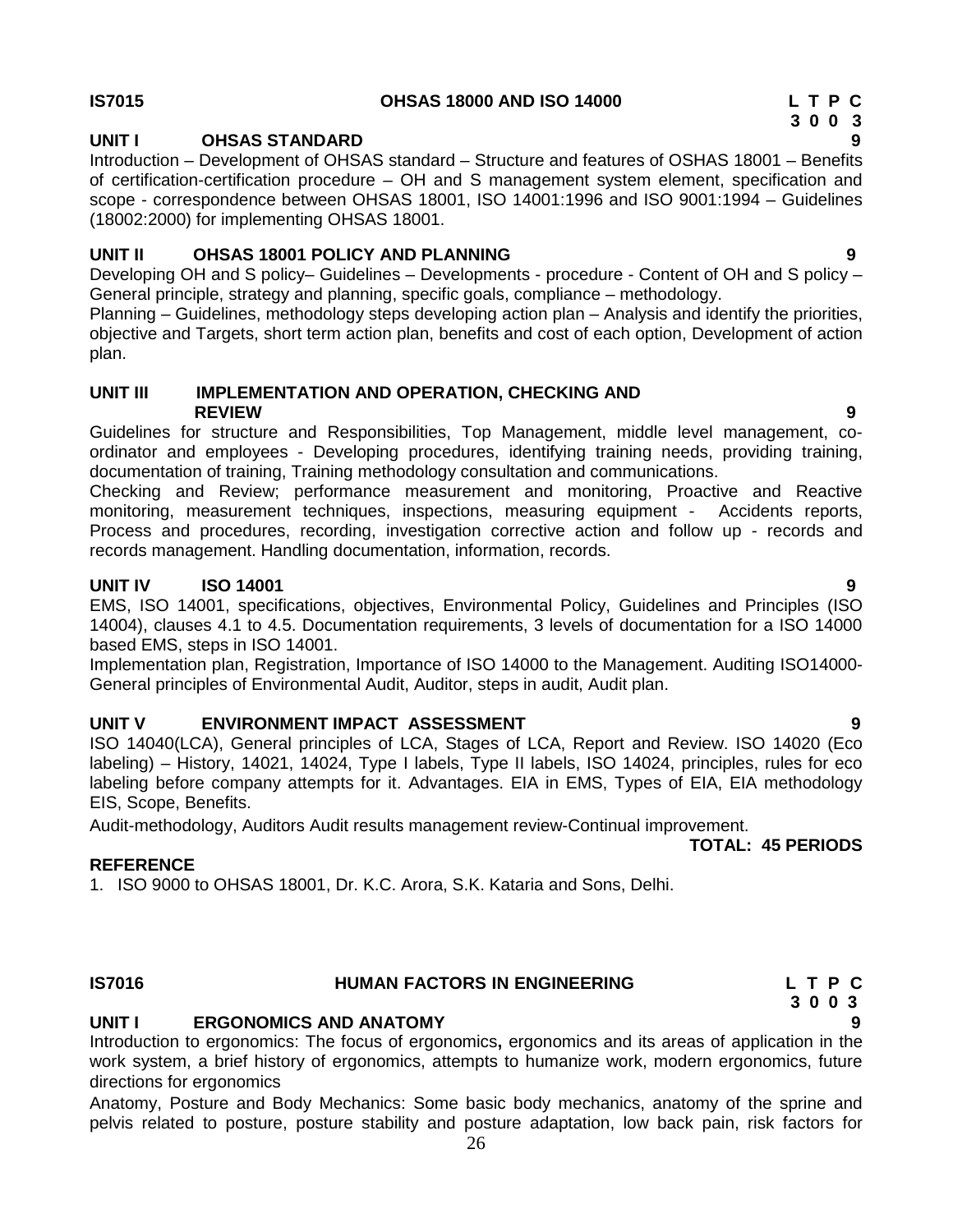musculoskeletal disorders in the workplace, behavioural aspects of posture, effectiveness and cost effectiveness, research directions

#### **UNIT II HUMAN BEHAVIOR 9**

Individual differences, Factors contributing to personality, Fitting the man to the job, Influence of difference on safety, Method of measuring characteristics, Accident Proneness.Motivation, Complexity of Motivation, Job satisfaction. Management theories of motivation, Job enrichment theory.Frustration and Conflicts, Reaction to frustration, Emotion and Frustration. Attitudes-Determination of attitudes, Changing attitudesLearning, Principles of Learning, Forgetting, Motivational requirements.

#### **UNIT III ANTHROPOMETRY AND WORK DESIGN FOR STANDING AND SEATED WORKS 9**

Designing for a population of users, percentile, sources of human variability, anthropometry and its uses in ergonomics, principals of applied anthropometry in ergonomics, application of anthropometry in design, design for everyone, anthropometry and personal space, effectiveness and cost effectiveness

Fundamental aspects of standing and sitting, an ergonomics approach to work station design, design for standing workers, design for seated workers, work surface design, visual display units, guidelines for design of static work**,** effectiveness and cost effectiveness, research directions

#### **UNIT IV MAN - MACHINE SYSTEM AND REPETITIVE WORKS AND MANUAL HANDLING TASK 9**

Applications of human factors engineering, man as a sensor, man as information processor, man as controller – Man vs Machine.

Ergonomics interventions in Repetitive works, handle design, key board design- measures for preventing in work related musculoskeltal disorders (WMSDs), reduction and controlling, training

Anatomy and biomechanics of manual handling, prevention of manual handling injuries in the work place, design of manual handling tasks, carrying, postural stability

#### **UNIT V HUMAN SKILL AND PERFORMANCE AND DISPLAY, CONTROLS AND VIRTUAL ENVIRONMENTS 9**

A general information-processing model of the users, cognitive system, problem solving, effectiveness.

Principles for the design of visual displays- auditory displays- design of controls- combining displays and controls- virtual (synthetic) environments, research issues.

#### **TOTAL: 45 PERIODS**

#### **REFERENCES**

- 1. Introduction to Ergonomics, R.S. Bridger, Taylor and Francis
- 2. Ergonomic design for organizational effectiveness, Michael O'Neill
- 3. Human factors in engineering and design, MARK S.SANDERS
- 4. The Ergonomics manual, Dan Mc Leod, Philip Jacobs and Nancy Larson

#### **IS7017 SAFETY IN CHEMICAL INDUSTRIES L T P C**

#### **UNIT I SAFETY IN PROCESS DESIGN AND PRESSURE SYSTEM DESIGN 9**

Design process, conceptual design and detail design, assessment, inherently safer design- chemical reactor , types, batch reactors, reaction hazard evaluation, assessment, reactor safety, operating conditions, unit operations and equipments, utilities.